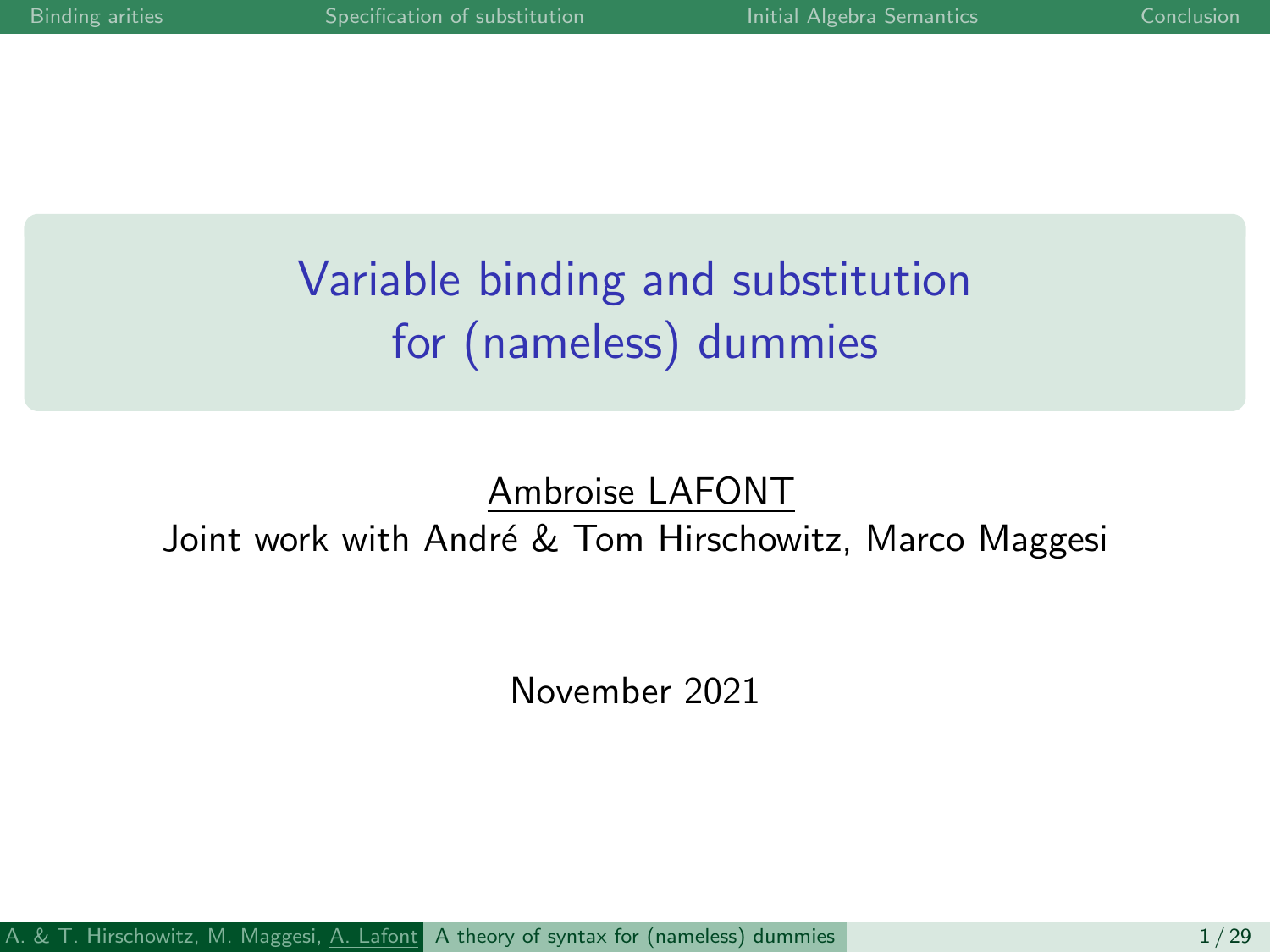# A (new) theory of syntax for De Bruijn

#### Main definitions

- Operation of binding arity  $\vec{k} \in \mathbb{N}^*$ , in a De Bruijn monad.
- **Model** of a binding signature.

#### Our main characterisations

• Parallel substitution in the term model.

via recursive equations.

Term model.

via Initial Algebra Semantics.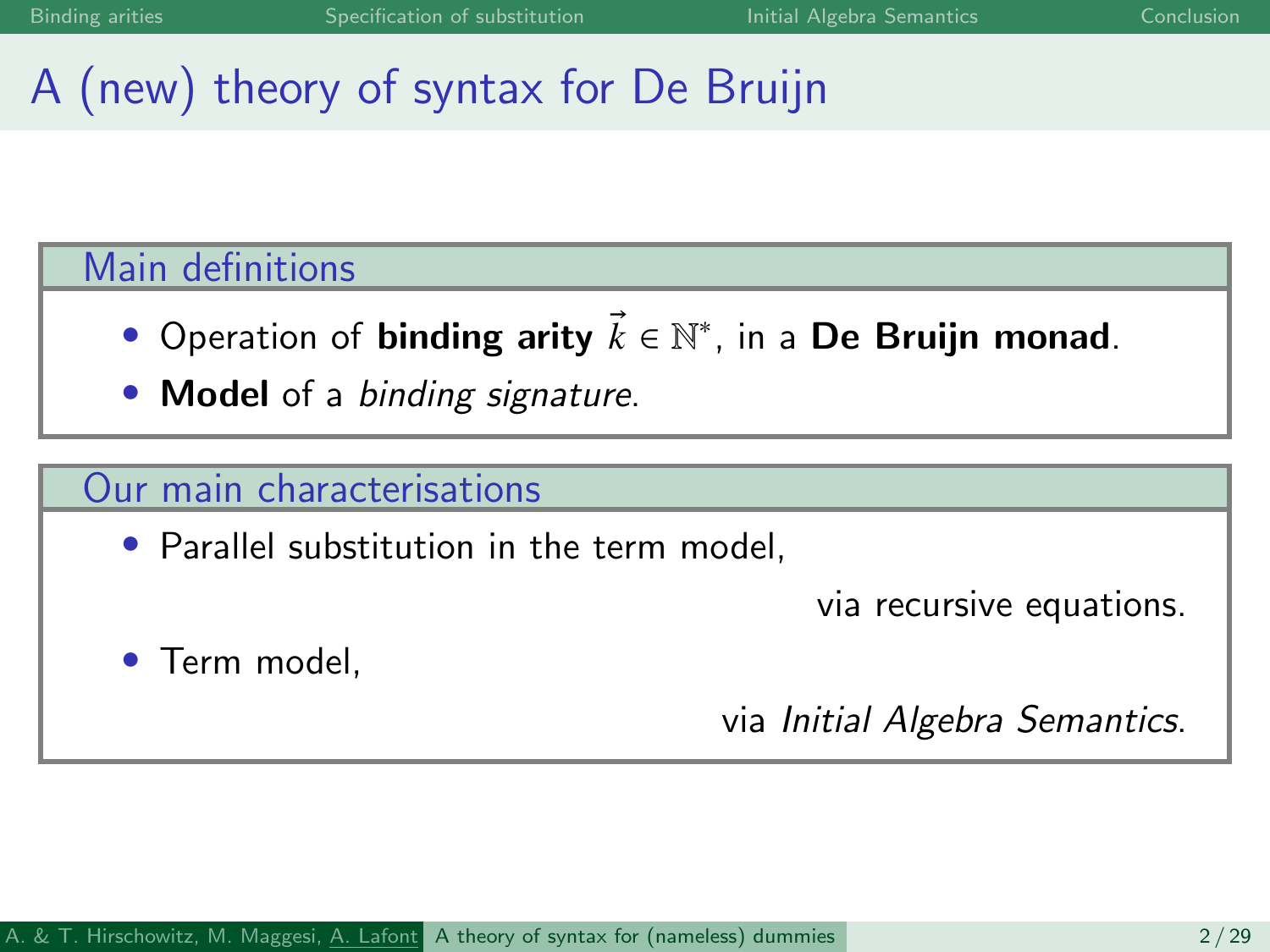### Theories of syntax

|                             | No quotient | Mere set | Substitution |  |
|-----------------------------|-------------|----------|--------------|--|
| <b>Nominal sets</b>         |             |          |              |  |
| [Gabbay-Pitts '99]          |             |          |              |  |
| <b>Substitution monoids</b> |             |          |              |  |
| [Fiore-Plotkin-Turi '99]    |             |          |              |  |
| De Bruijn monads            |             |          |              |  |
| (our work)                  |             |          |              |  |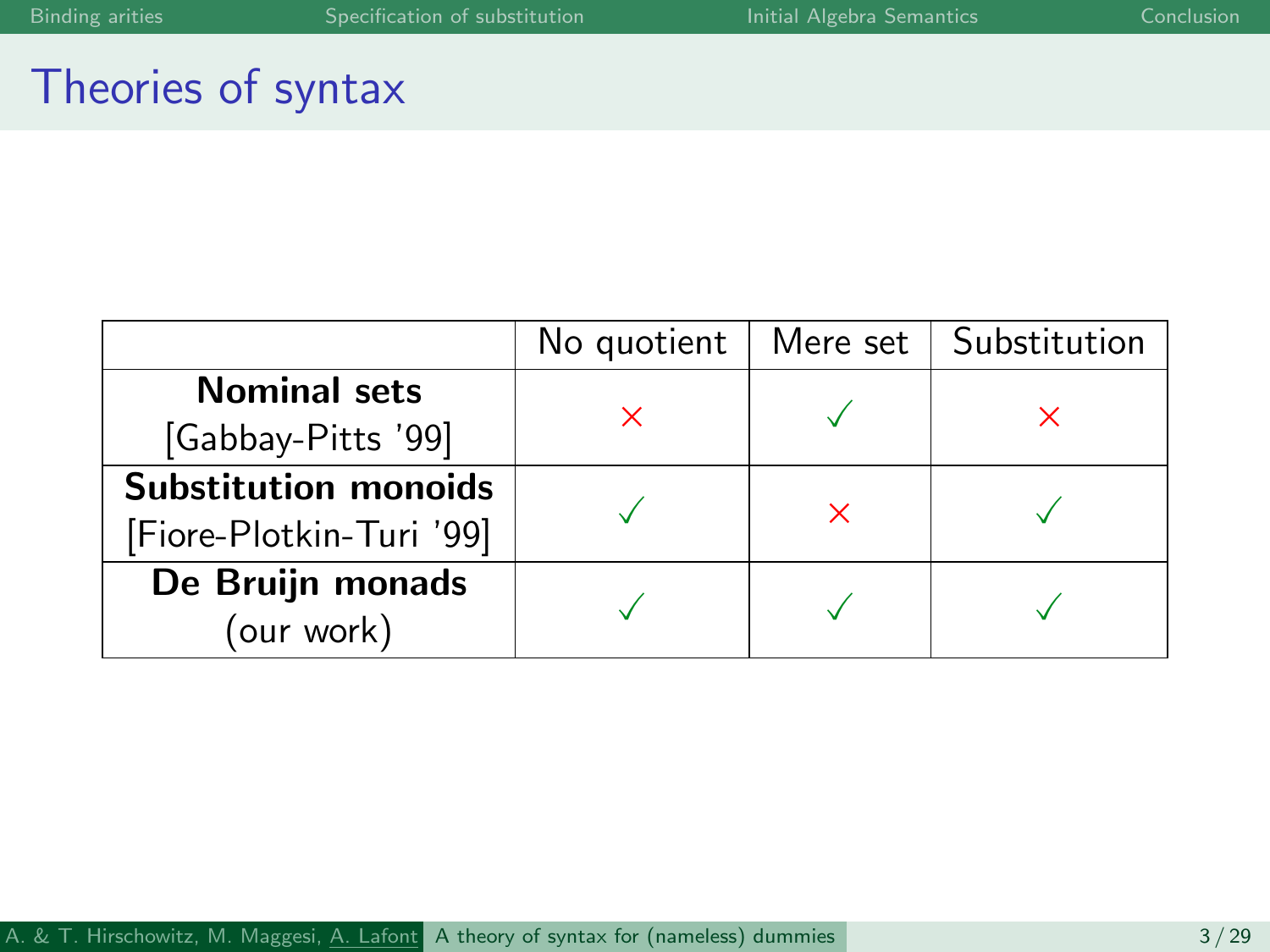# Nominal sets [Gabbay-Pitts '99]

- Named variables.
- $\times$  Involves quotient ( $\alpha$ -equivalence).
- $\times$  No (built-in) substitution (only injective renamings)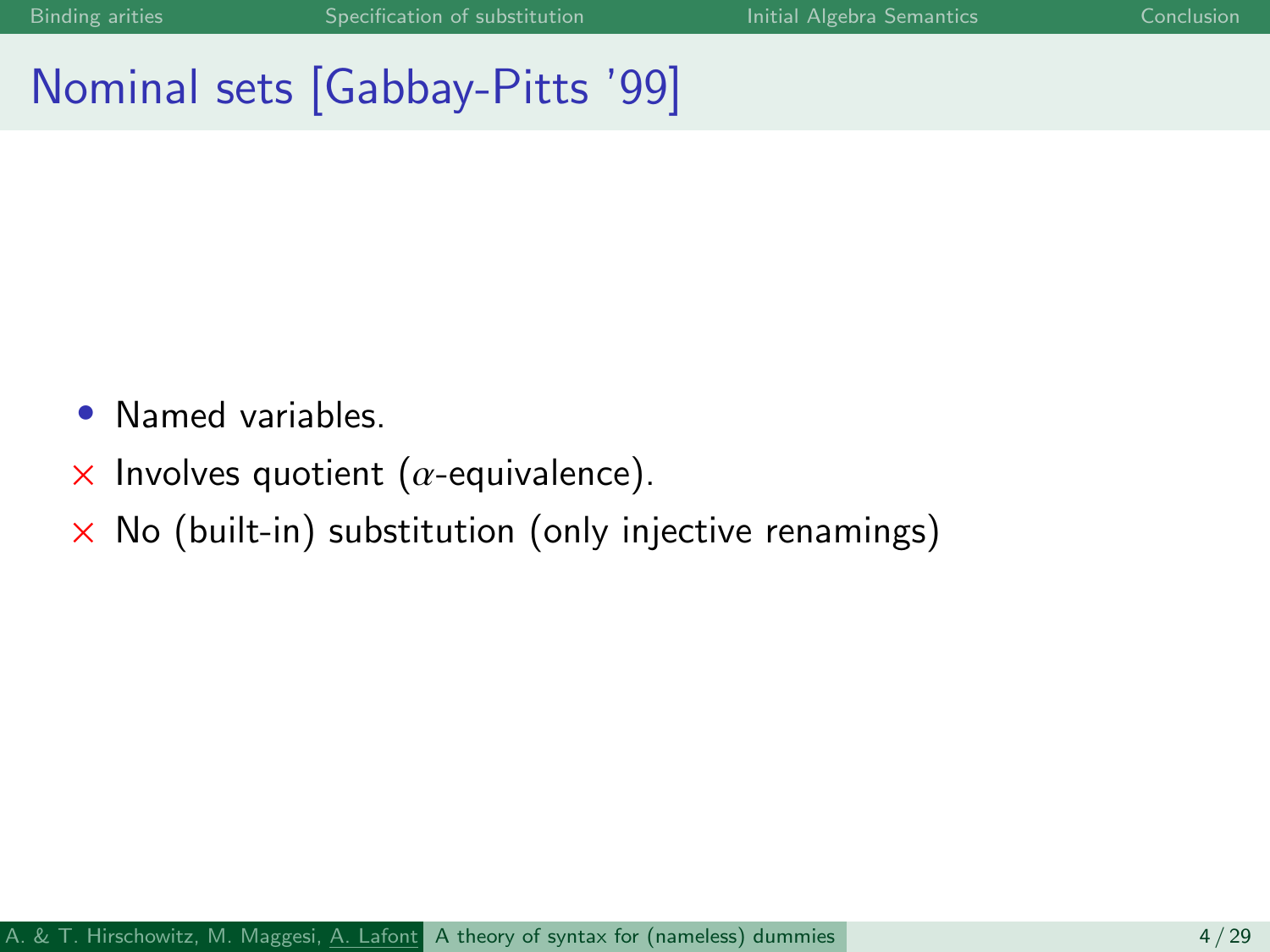# Substitution monoids [Fiore-Plotkin-Turi '99]

• Well-scoped syntax  $=$  indexed by the number of free variables

 $\Lambda_n$  = terms with at most *n* free vars.

⇒ Not a mere set of terms.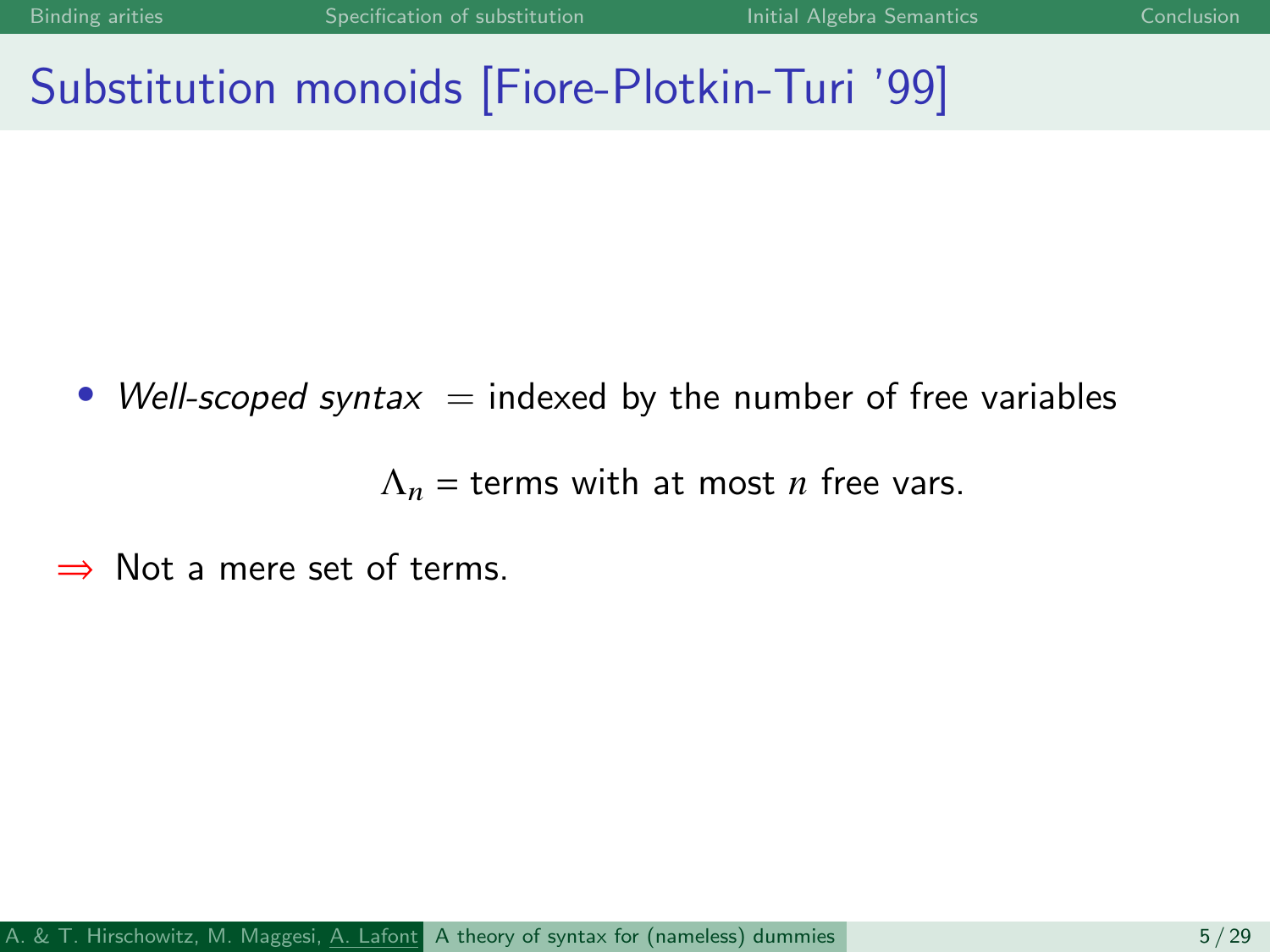### Our work: De Bruijn monads

- Mere sets: Simple enough to be formalised in HOL light
- Yet, essentially equivalent to the standard substitution monoids [Fiore-Plotkin-Turi '99]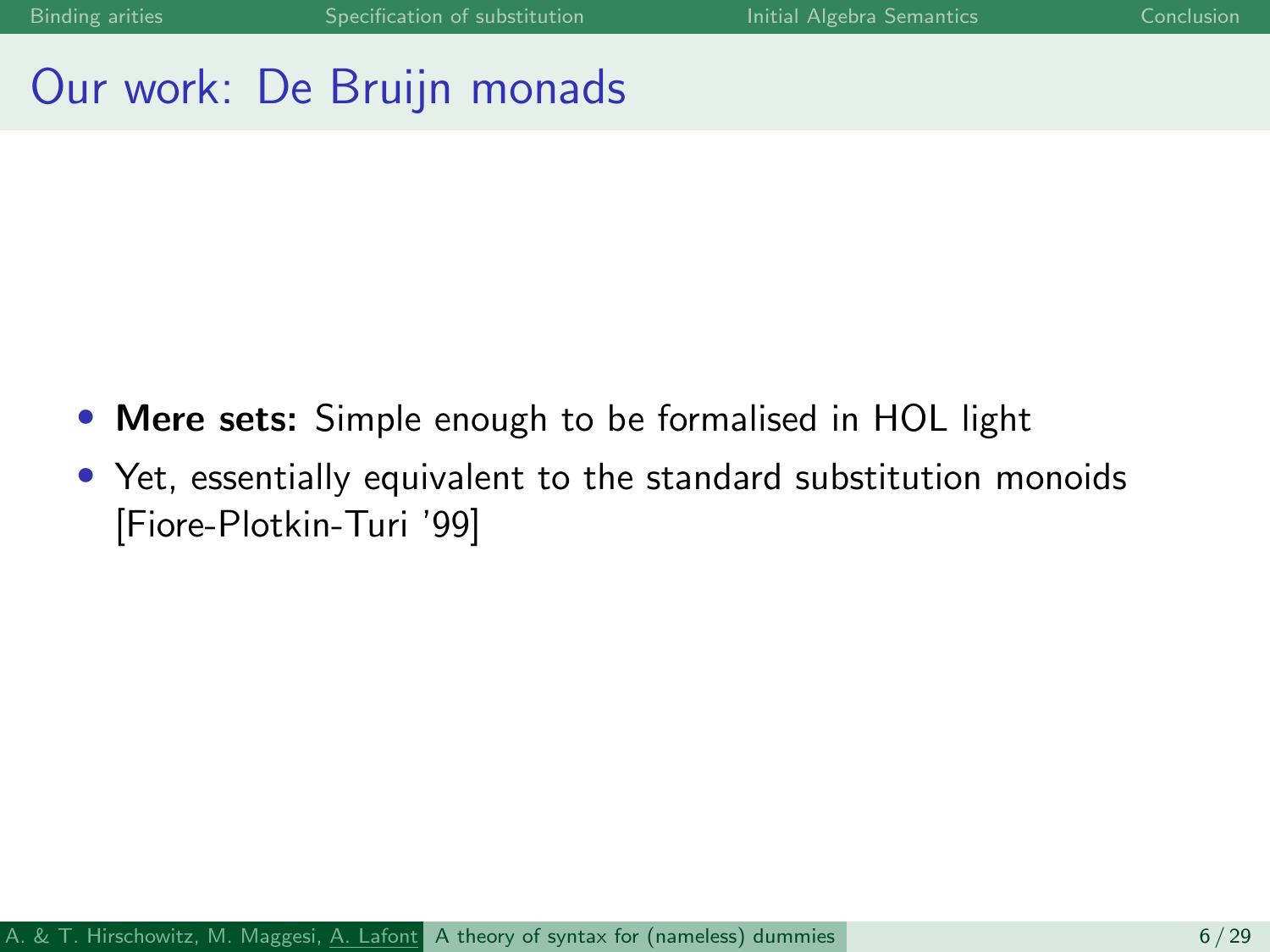### <span id="page-6-0"></span>Plan

## **[Binding arities](#page-6-0)**

2 [Specification of substitution](#page-12-0)

3 [Initial Algebra Semantics](#page-15-0)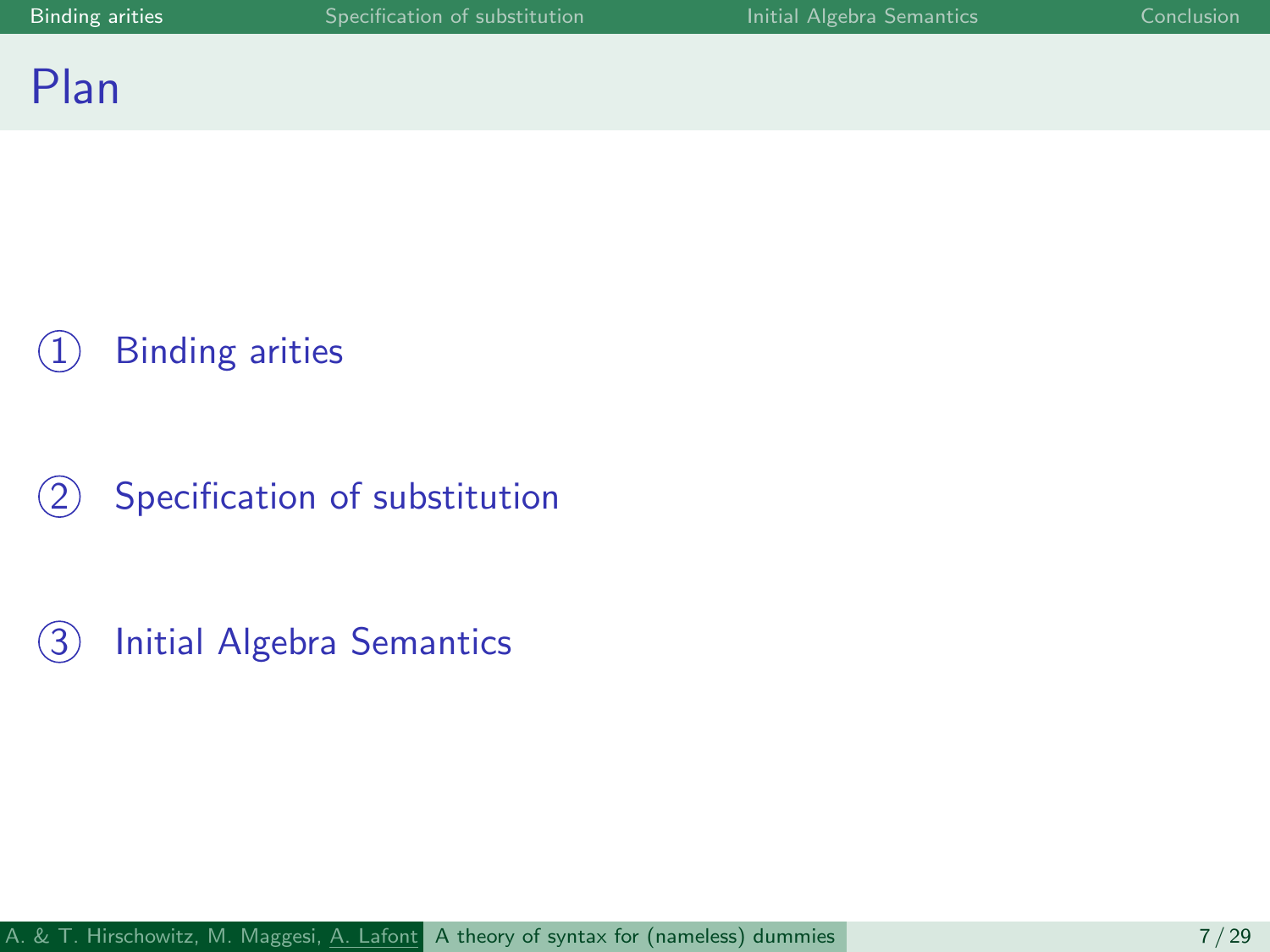# What is a bound variable?

#### Scope of the question

Any syntax

- De Bruijn encoded;
- Specified by a **binding signature**.

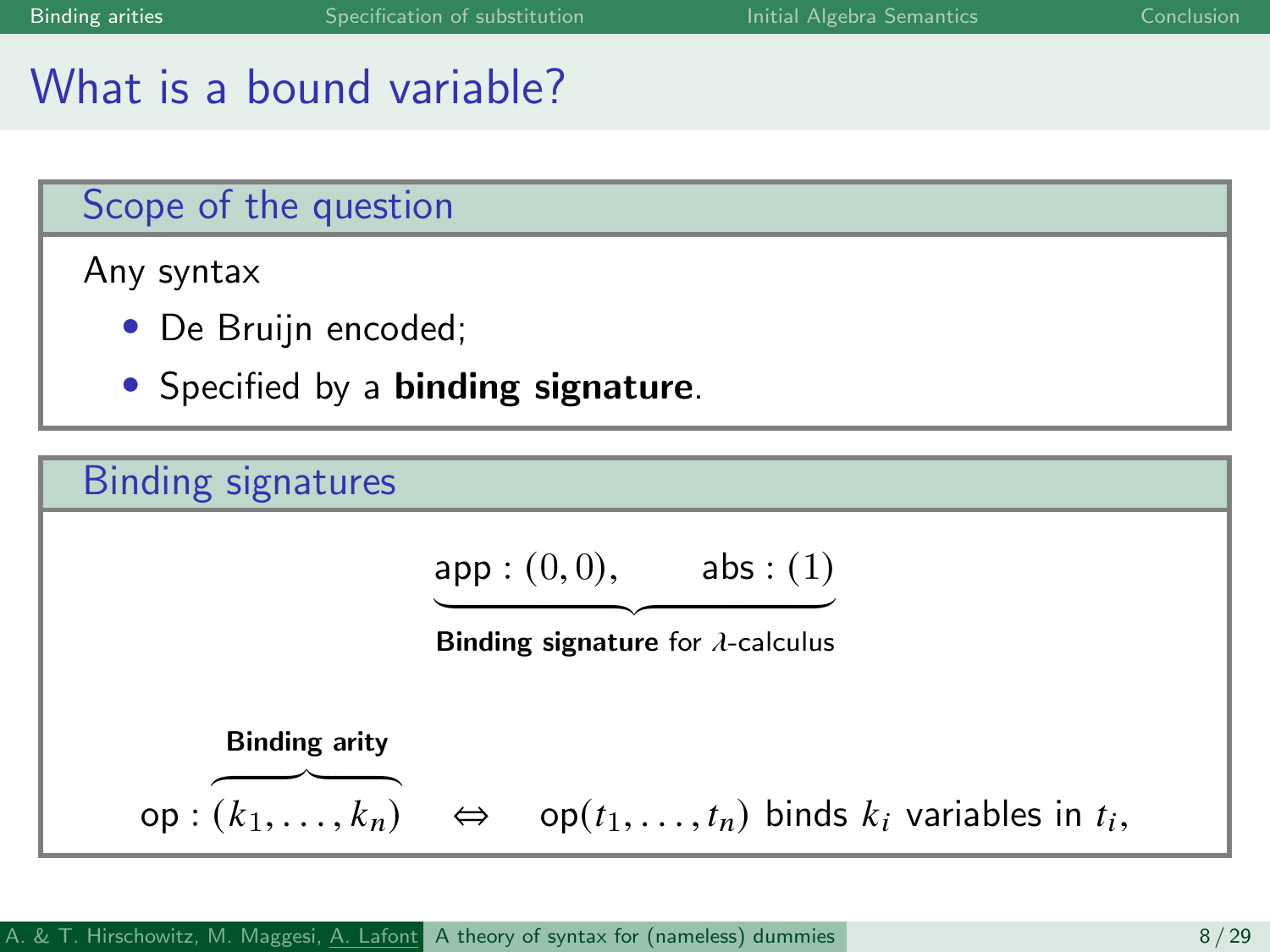## Term model for a binding signature  $S$

$$
T_S \ni t_i ::= n \qquad (n \in \mathbb{N})
$$
  
 
$$
\mid op(t_1, ..., t_n) \qquad \text{for each op} : (k_1, ..., k_n) \in S
$$

What does it mean for  $op(t_1, \ldots, t_n)$  to bind  $k_i$  variables in  $t_i$ ?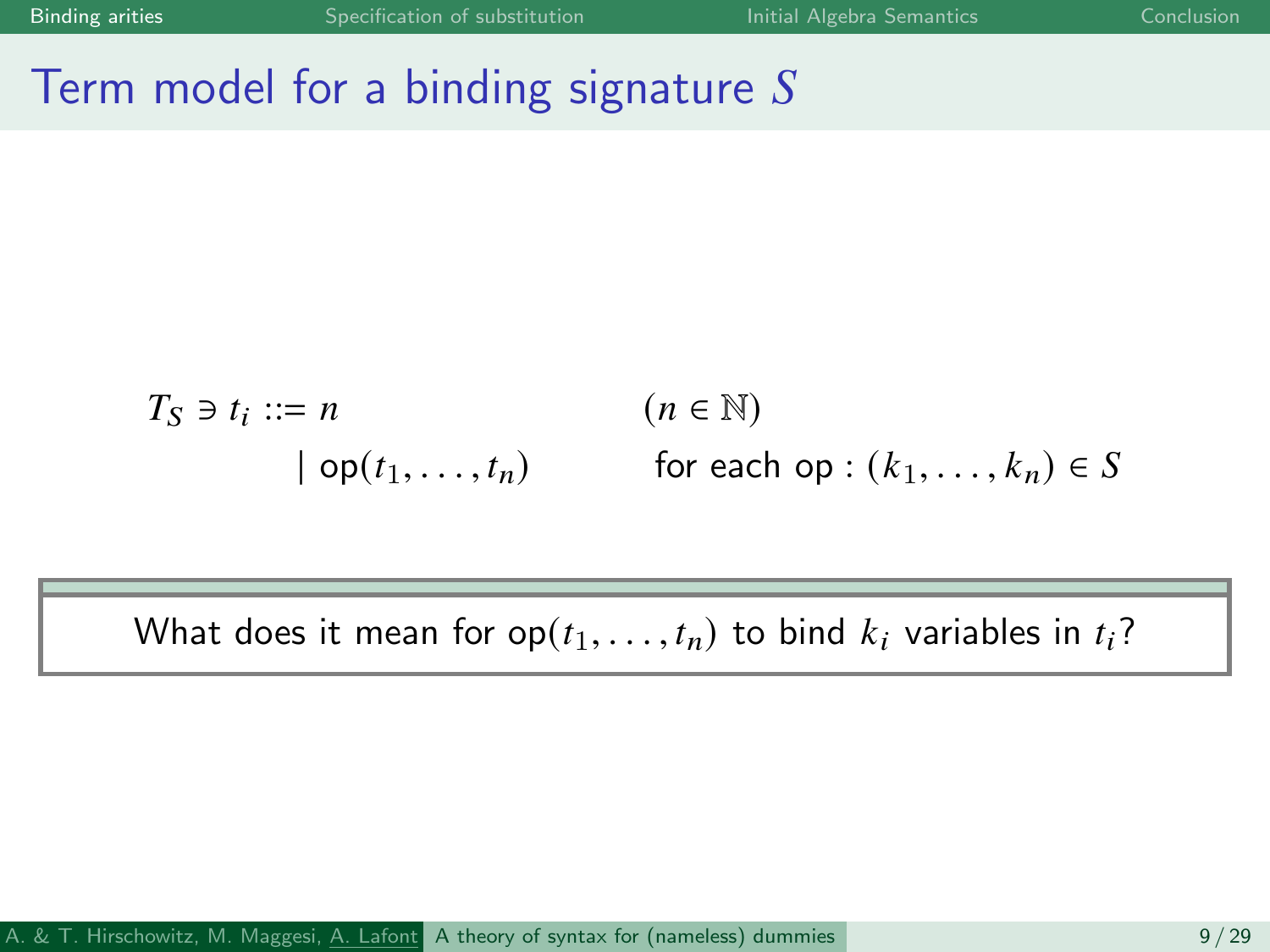## Substitution crossing a binder

 $\forall \sigma : \mathbb{N} \to \Lambda$ .

$$
(\lambda.t)[\sigma]=?
$$

#### Variables after  $\lambda$

• 0 is bound:

$$
(\lambda.0)[\sigma]=\lambda.0
$$

•  $n + 1$  refers to the free variable  $n$ .

$$
(\lambda.1)[\sigma] = \lambda.(\sigma(0)[k \mapsto k+1])
$$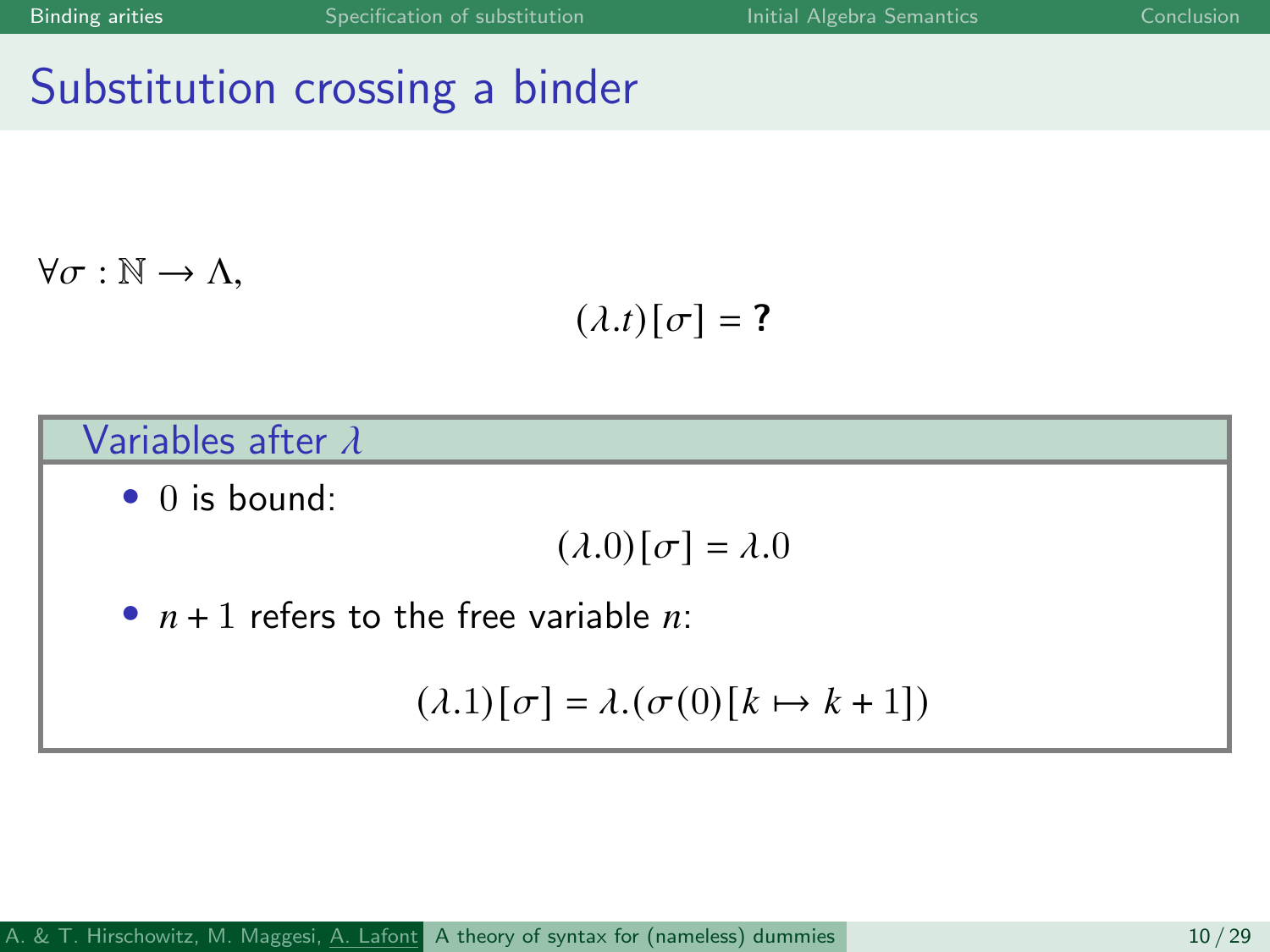# Binding condition for abs : (1)

 $\forall \sigma : \mathbb{N} \to \Lambda$ ,

$$
(\lambda.t)[\sigma]=\lambda.(t[\mathop{\Uparrow}\!\!\!\!\uparrow\!\!\!\!\sigma])
$$

$$
\begin{aligned} \n\uparrow \sigma : \mathbb{N} &\to \Lambda \\ \n0 &\mapsto 0 \\ \nn + 1 &\mapsto \sigma(n)[k \mapsto k + 1] \n\end{aligned}
$$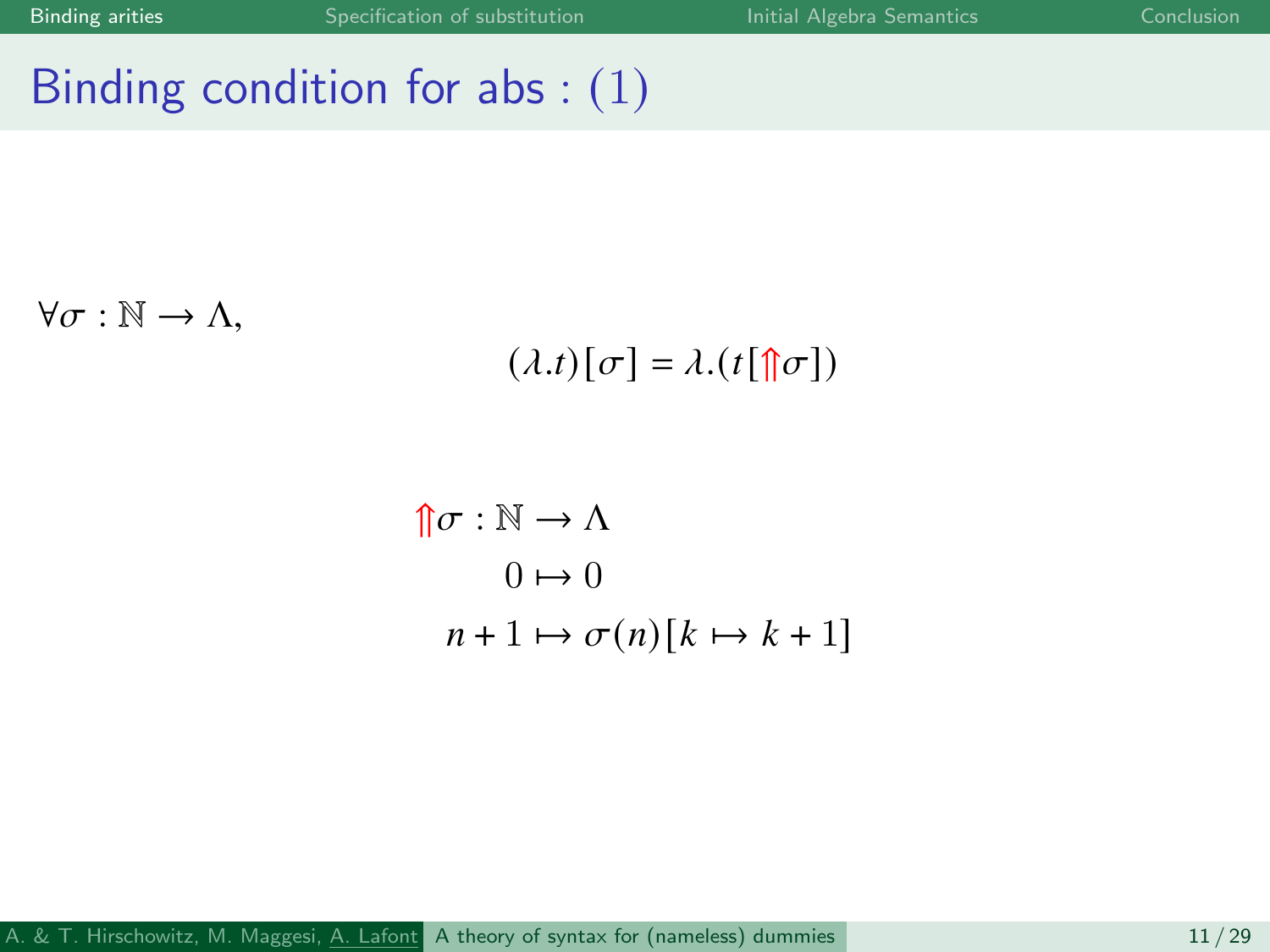# Binding condition for op :  $(k_1, \ldots, k_n)$

$$
\mathsf{op}(t_1,\ldots,t_n)[\sigma] = \mathsf{op}(t_1[\hat{\mathbb{p}}^{k_1} \sigma],\ldots,t_n[\hat{\mathbb{p}}^{k_n} \sigma])
$$

- $0, \ldots, k_i 1$  are bound in  $t_i$ :
	- $\bigcap^{k_i} \sigma$  preserves them;

• 
$$
\bigcap^{k_i} \sigma(p+k_i) = \sigma(p)[q \mapsto q+k_i].
$$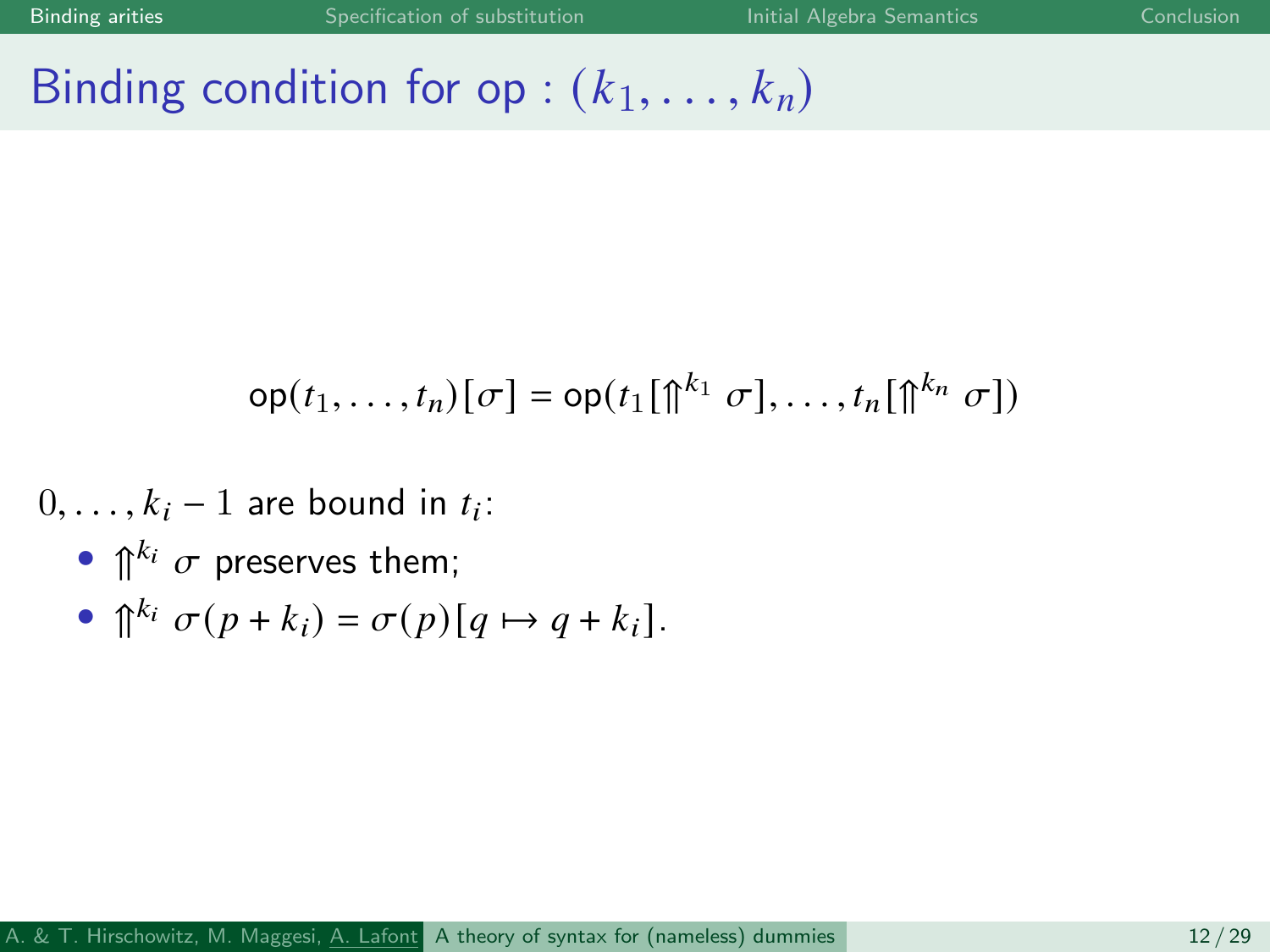### <span id="page-12-0"></span>Plan

### **[Binding arities](#page-6-0)**

### 2 [Specification of substitution](#page-12-0)

3 [Initial Algebra Semantics](#page-15-0)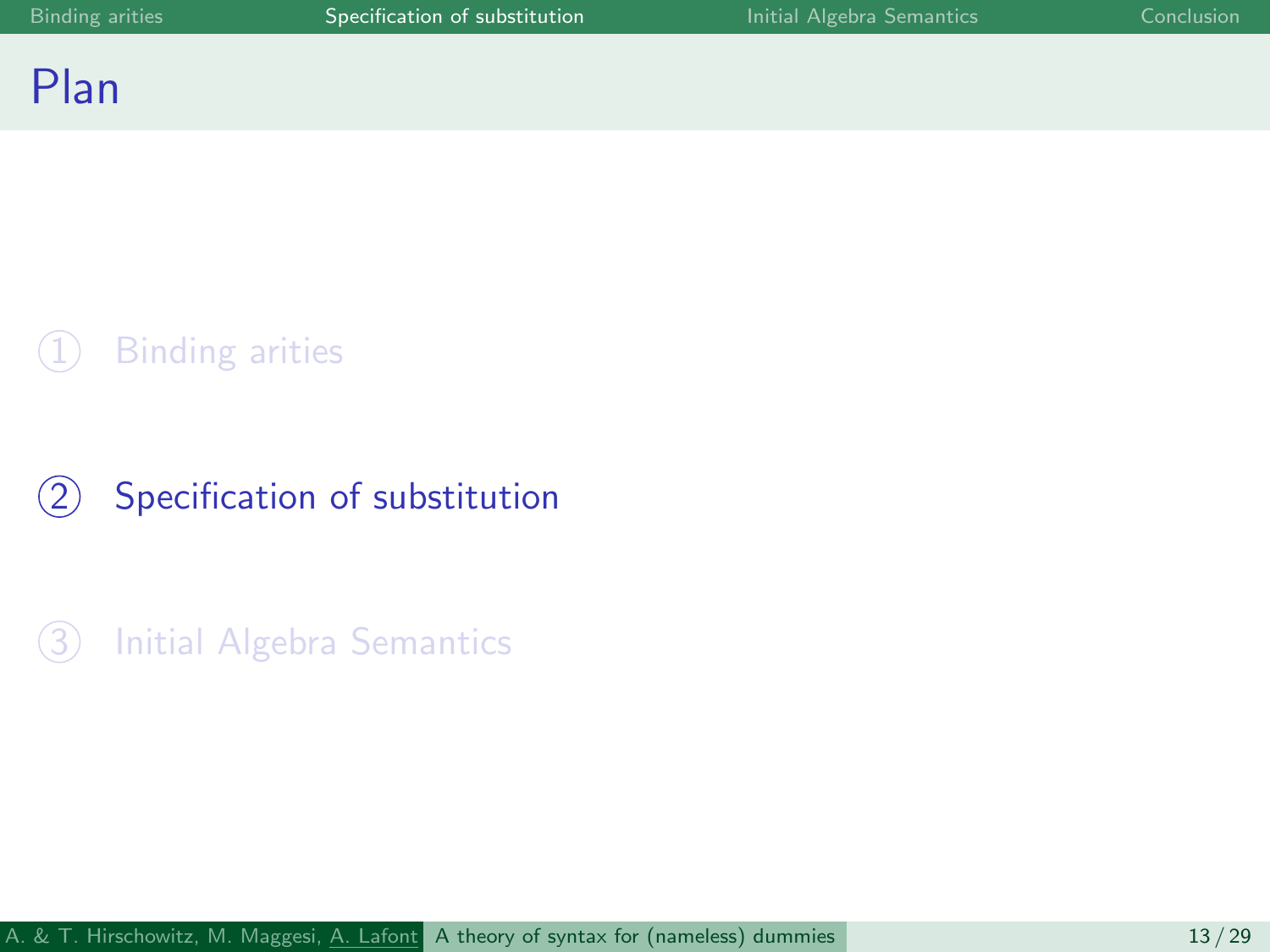# Can you trust your substitution?

### Yes, by uniqueness.

Example:  $\lambda$ -calculus

- $\exists ! [-] : \Lambda \times \Lambda^{\mathbb{N}}$  satisfying
	- left unitality

$$
n[\sigma]=\sigma(n),
$$

• binding conditions for app / abs

 $(t, u)[\sigma] = t[\sigma] u[\sigma]$   $(\lambda \cdot t)[\sigma] = \lambda \cdot (t[\hat{\mathcal{T}} \sigma]).$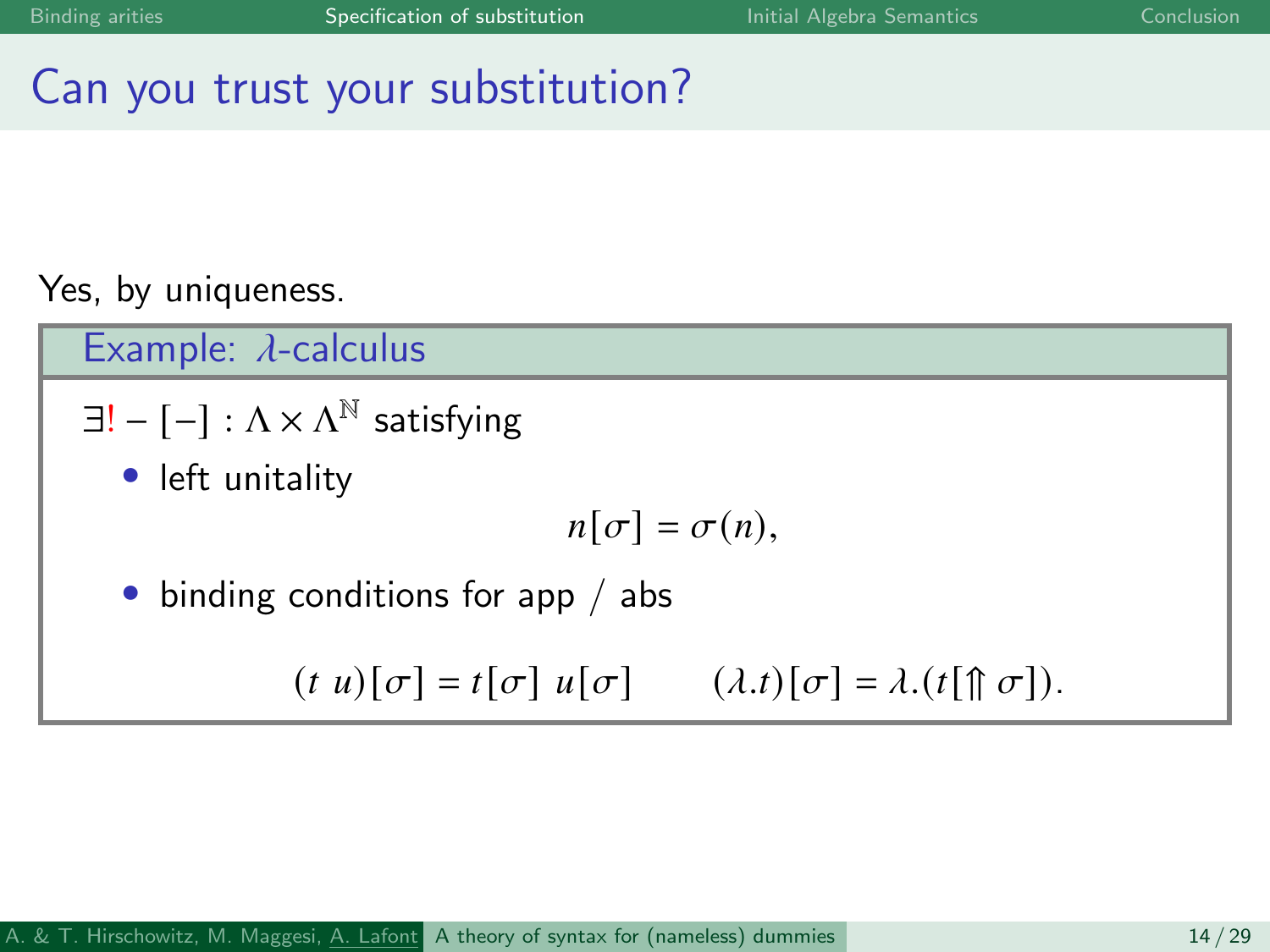## Specification of substitution

### General case, for any binding signature  $S$

$$
\exists! - [-] : T_S \times (T_S)^{\mathbb{N}} \to T_S \text{ satisfying}
$$

• left unitality

$$
n[\sigma]=\sigma(n),
$$

the binding condition for every op :  $(k_1, \ldots k_n)$  in S

$$
\mathsf{op}(\ldots,t_i,\ldots)[\sigma] = \mathsf{op}(\ldots,t_i[\mathbb{p}^{k_i} \sigma],\ldots).
$$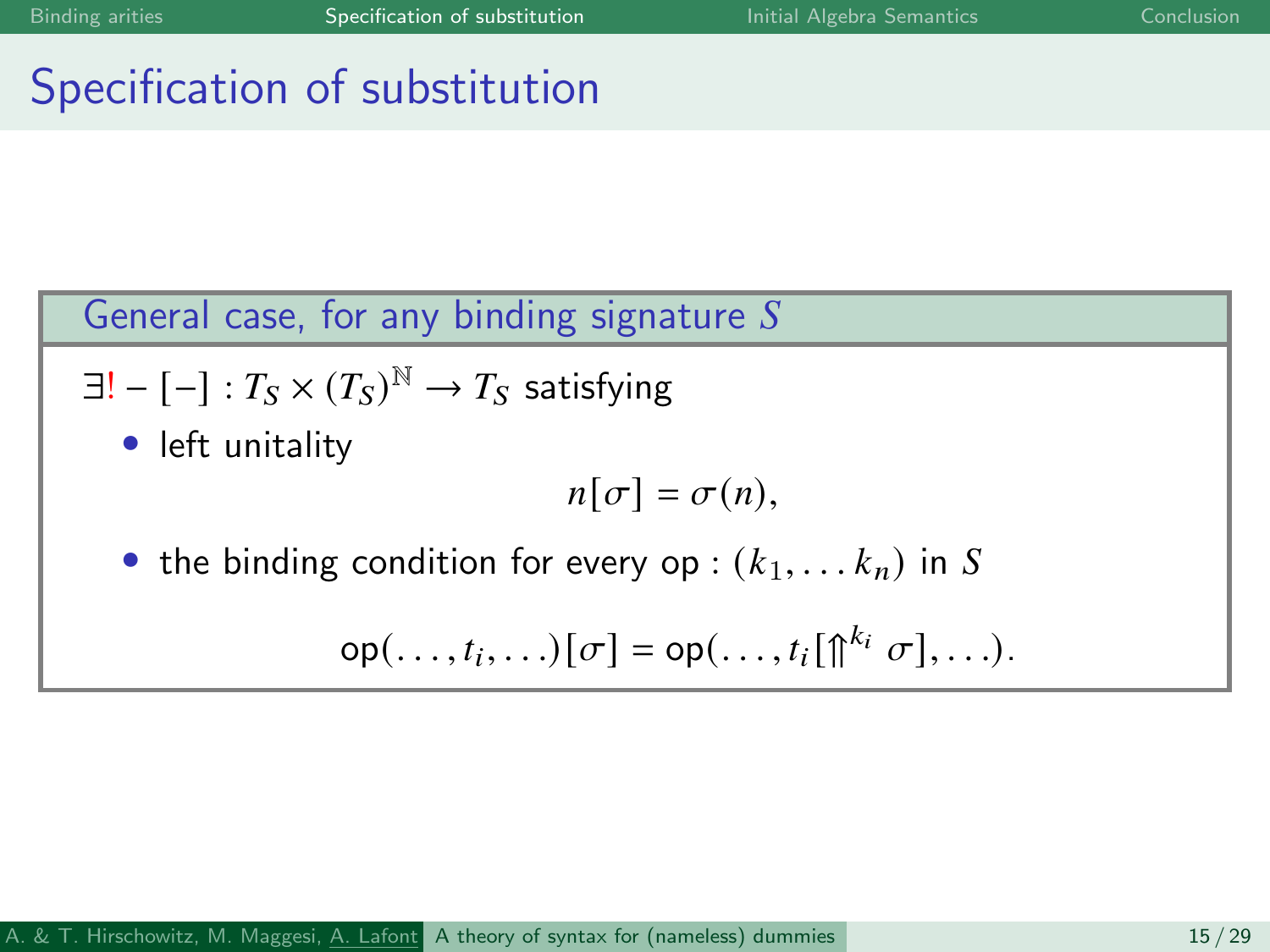### <span id="page-15-0"></span>Plan

### **[Binding arities](#page-6-0)**

 $(2)$  [Specification of substitution](#page-12-0)

3 [Initial Algebra Semantics](#page-15-0)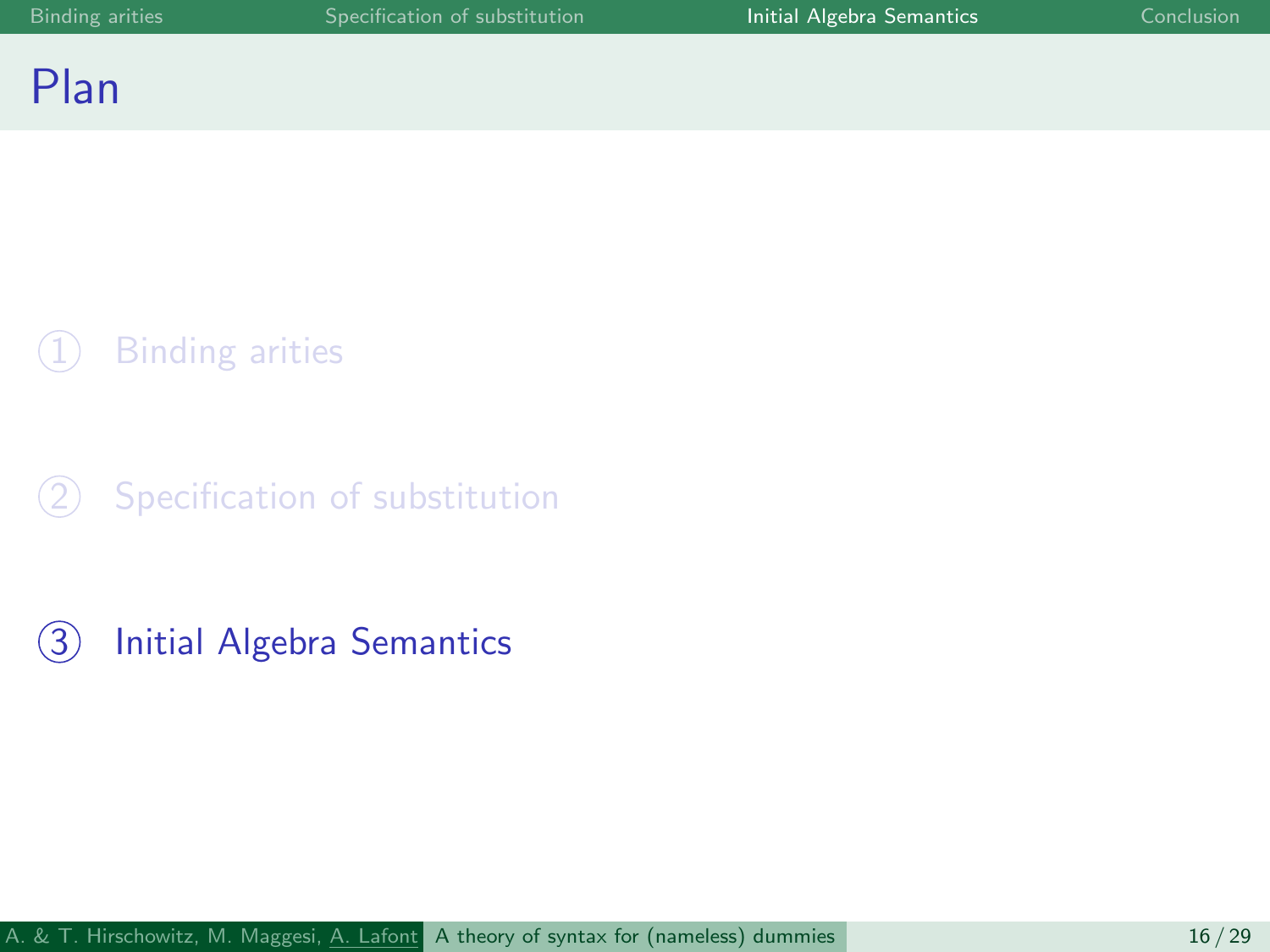### Initial Algebra Semantics A general methodology for specification

X is specified by a signature 
$$
S \Leftrightarrow \begin{cases} \bullet & \text{X has a } S \text{-model structure.} \\ \bullet & \text{This } S \text{-model is initial.} \end{cases}
$$

### Example: N

•  $S =$  endofunctor on Set:

$$
S(Y) = Y + 1
$$

• -model = -algebra.

Initial  $S$ -algebra:

$$
\mathbb{N} + 1 \xrightarrow{[succ,0]} \mathbb{N}.
$$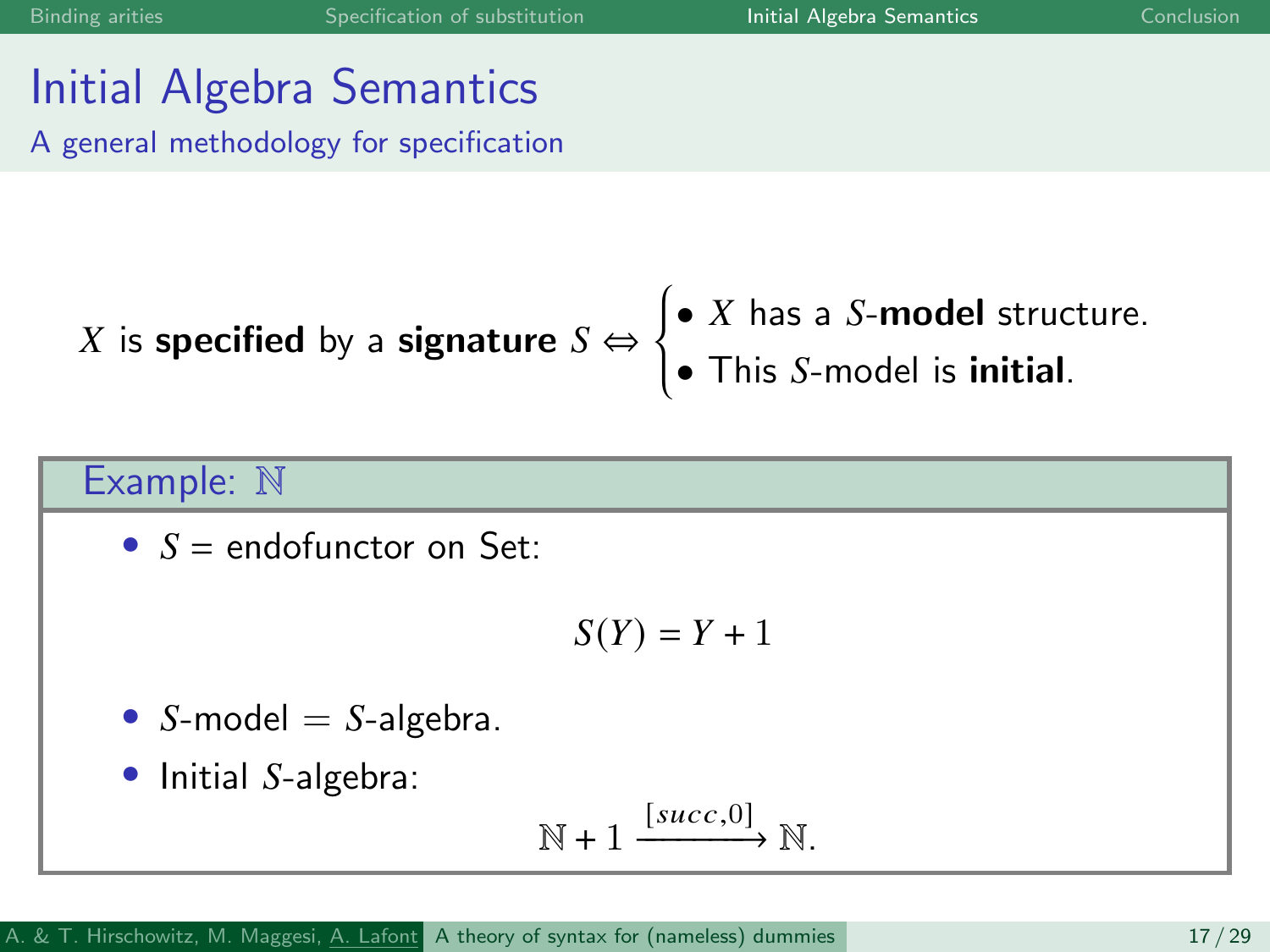### Initiality as a characterisation

- Initial object: unique (up to unique iso).
- Initiality  $\simeq$  recursion principle.

$$
\begin{array}{ll}\n\exists! \ f: \mathbb{N} \to Y \\
\int f(0) & = f_0 \\
f(n+1) = E(f(n))\n\end{array} \qquad Y + 1 \xrightarrow{[E,f_0]} Y.
$$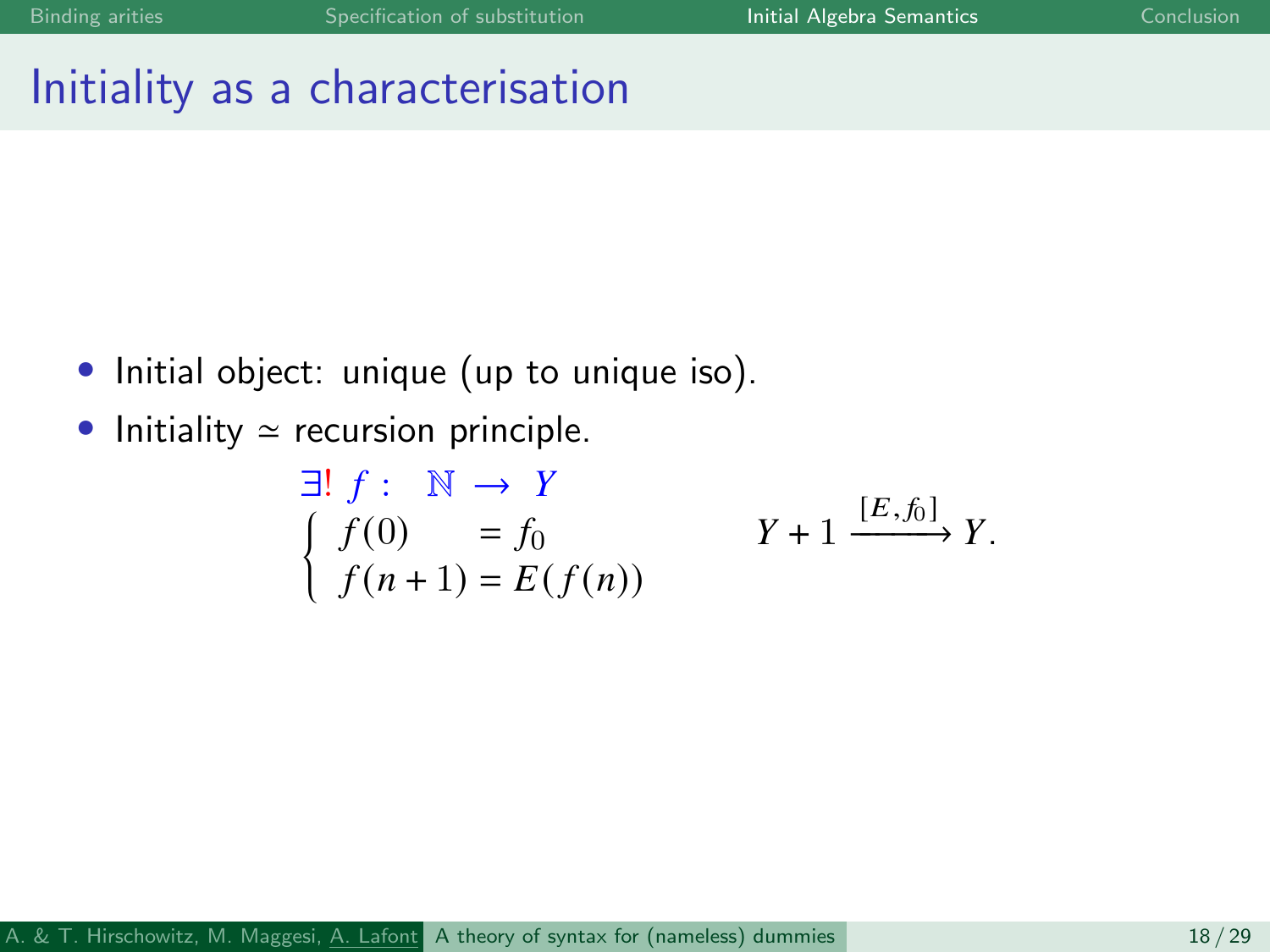### Models of a binding signature  $S$

### Models  $=$  **De Bruijn monads** with *compatible S-operations*. Term model  $T_S$  = initial model.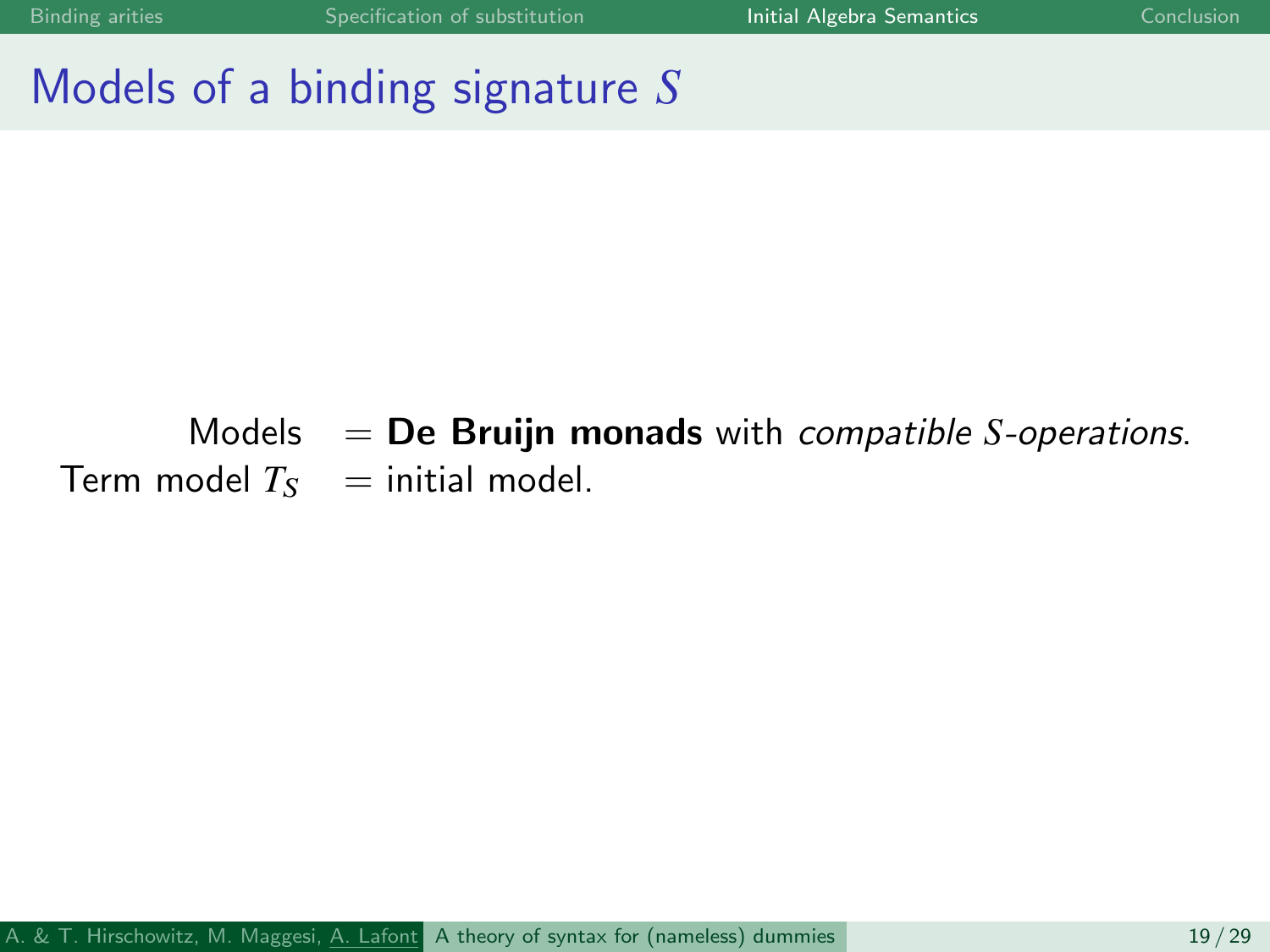## De Bruijn monads: synthetic definitions

- DB monad = monad relative<sup>1</sup> to the functor  $1 \rightarrow$  Set picking N.
- $\bullet$  DB monad = monoid for a skew monoidal<sup>1</sup> structure on sets.

A. & T. Hirschowitz, M. Maggesi, A. Lafont [A theory of syntax for \(nameless\) dummies](#page-0-0) 20 / 29

 $^1$ [Altenkirch-Chapman-Uustalu '15] introduces relative monads and relates them to skew monoids.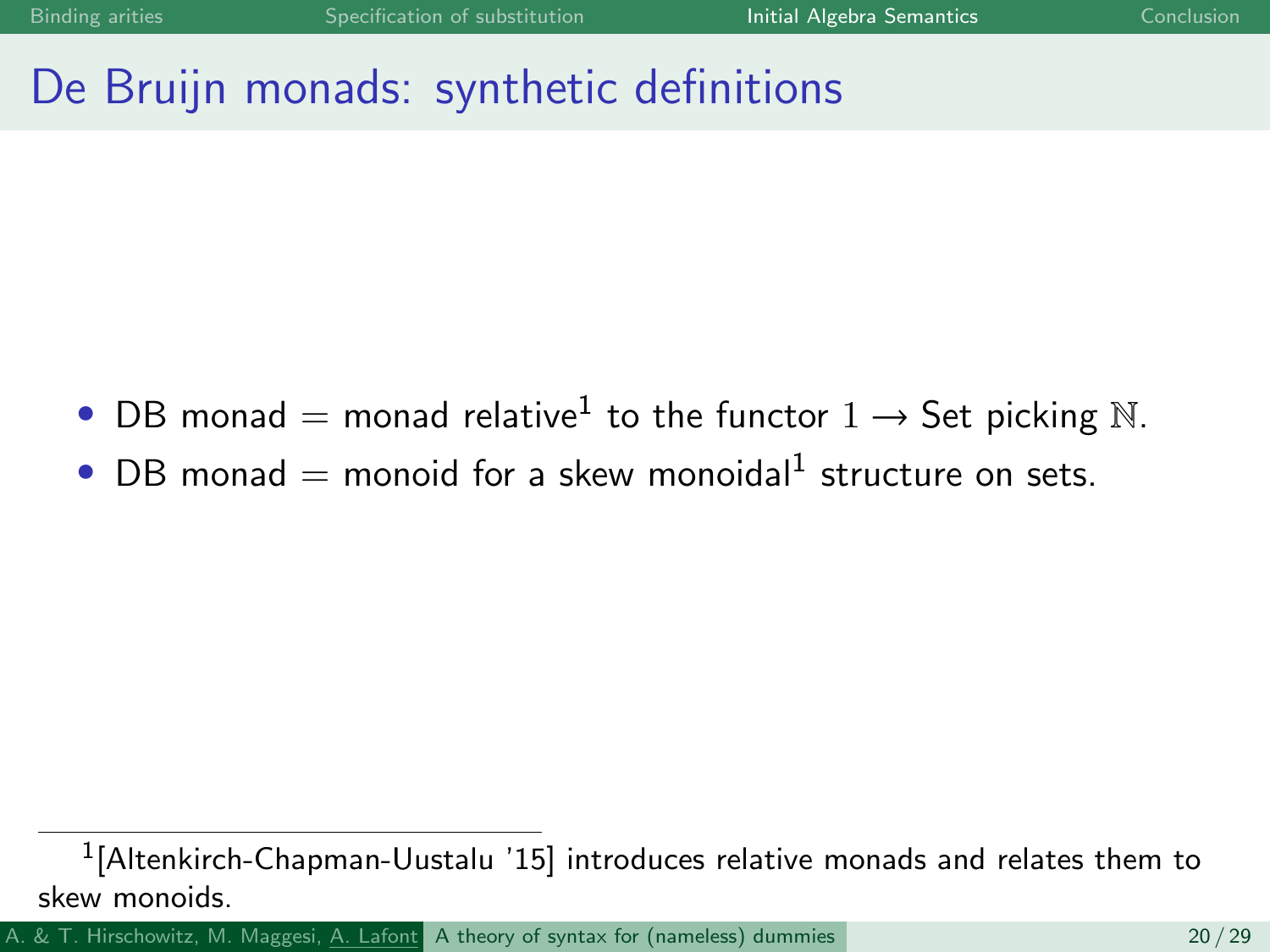# De Bruijn monads: analytic definition

| Components of a DB monad $(X, -[-], var)$ |  |  |  |  |  |  |  |
|-------------------------------------------|--|--|--|--|--|--|--|
|-------------------------------------------|--|--|--|--|--|--|--|

| Set              |                                       |
|------------------|---------------------------------------|
| Substitution map | $-[-]: X \times X^{\mathbb{N}} \to X$ |
| Variables map    | $var : \mathbb{N} \to X$              |

### Equations satisfied by a DB monad

| Left unitality  | $var(n)[\sigma] = \sigma(n)$                         |
|-----------------|------------------------------------------------------|
| Right unitality | $\mid t[n \mapsto var(n)] = t$                       |
| Associativity   | $t[\sigma][\delta] = t[n \mapsto \sigma(n)[\delta]]$ |
|                 |                                                      |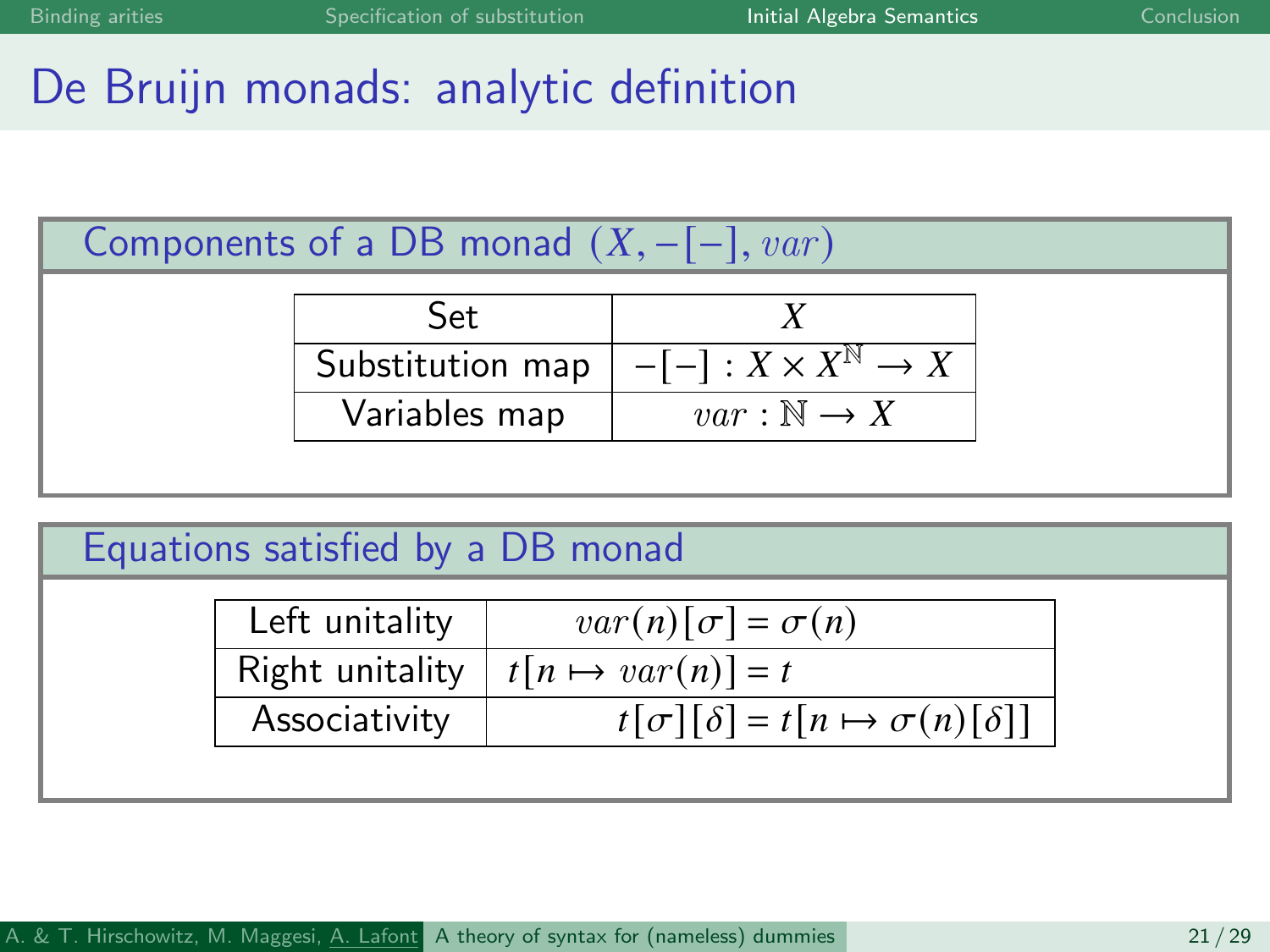### **Examples**

- $\lambda$ -calculus (De Bruijn encoding).
- $T<sub>S</sub>$  for any binding signature S.
- Restriction of a monad  $T$  on Set:

| Set       | $T(\mathbb{N})$                                                                           |
|-----------|-------------------------------------------------------------------------------------------|
|           | Substitution   bind : $T(\mathbb{N}) \times T(\mathbb{N})^{\mathbb{N}} \to T(\mathbb{N})$ |
| Variables | ret : $\mathbb{N} \to T(\mathbb{N})$                                                      |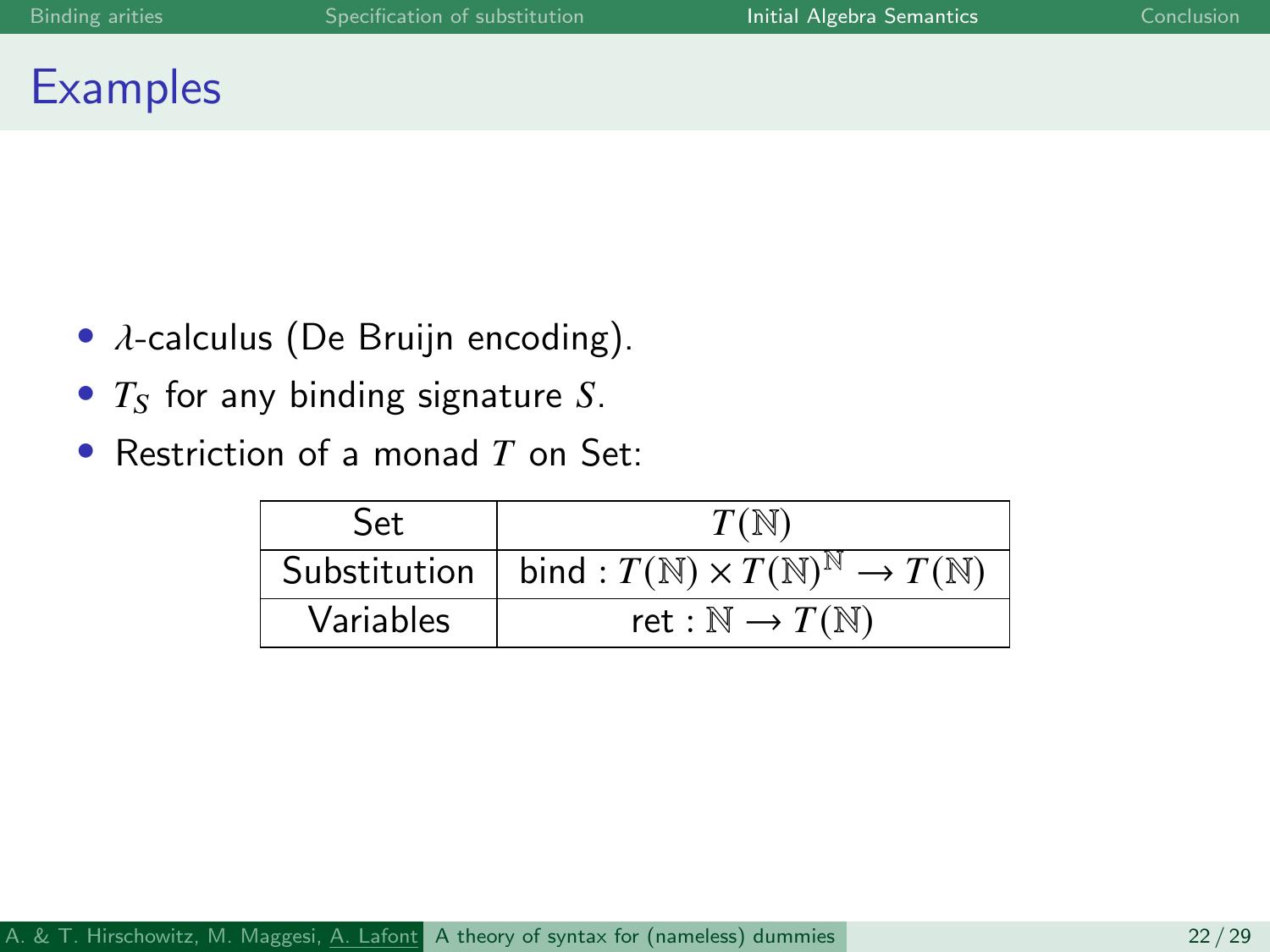# Monads from DB monads

$$
\text{DB monad } X \quad \mapsto \quad \text{monad } \overline{X} : \text{Set} \to \text{Set}
$$
\n
$$
\overline{X}(\mathbb{N}) = X
$$
\n
$$
x \in \overline{X}(\{0, \dots, n-1\}) \subset X \quad \Leftrightarrow \quad x \text{ has support } n
$$
\n
$$
\Leftrightarrow \quad \text{if } \sigma \text{ fixes the first } n \text{ variables,}
$$
\n
$$
\text{then } x[\sigma] = x.
$$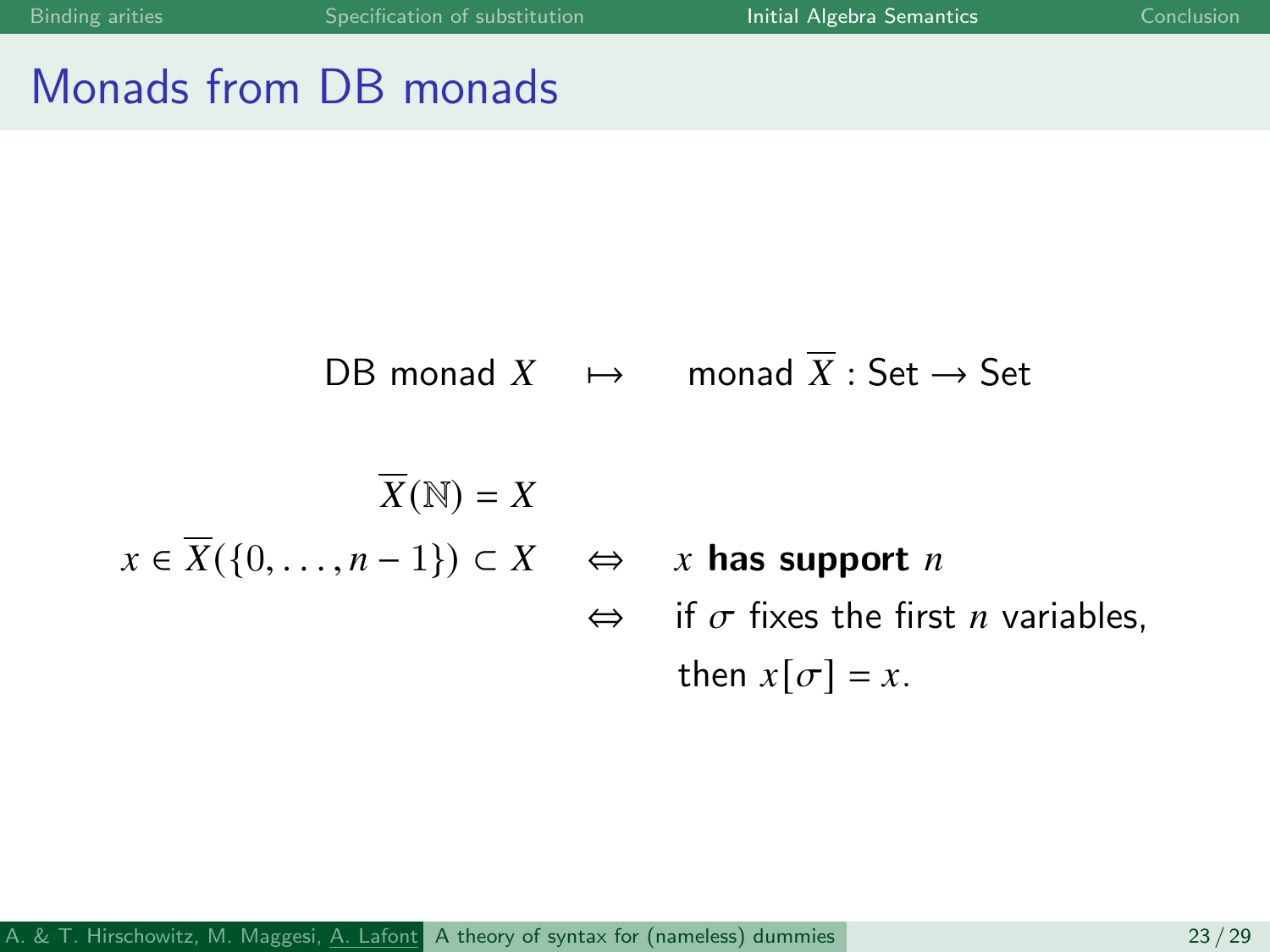### Equivalence with well-behaved monads

$$
\begin{array}{r}\nT \mapsto T \text{ (N)} \\
\longrightarrow \\
\text{Monads on Set} \xrightarrow{\chi} \text{DB monads} \\
\hline\n\overline{X} \mapsto X\n\end{array}
$$

restricts to an equivalence

Well-behaved monads  $\overline{\phantom{a}}$  Finitary monads  $T$  on Set preserving binary intersections  $\simeq$ DB monads with *finite support*  $\overline{\text{DB} \text{ monads } X \text{ s.t.}}$ every  $x \in X$  has a support *n*.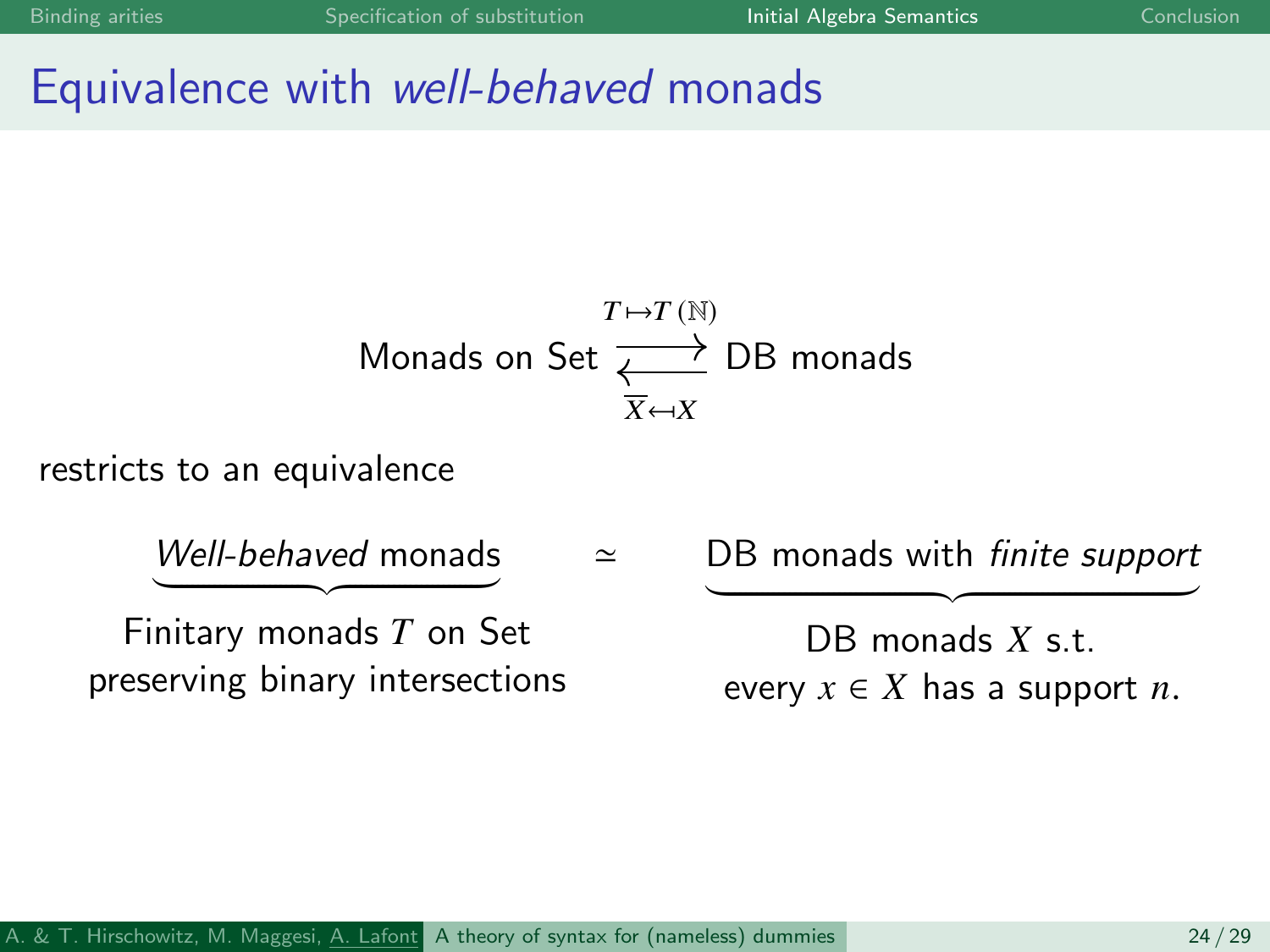# A link with substitution monoids [Fiore-Plotkin-Turi '99]

The previous equivalence

Well-behaved monads  $\approx$  DB monads with finite support

 $\simeq$ 

lifts to

 $Well-behaved$  S-monoids

S-models with finite support

 $\overbrace{z}$  Well-behaved monads  $\overline{T}$  with  $compatible$   $S$ -operations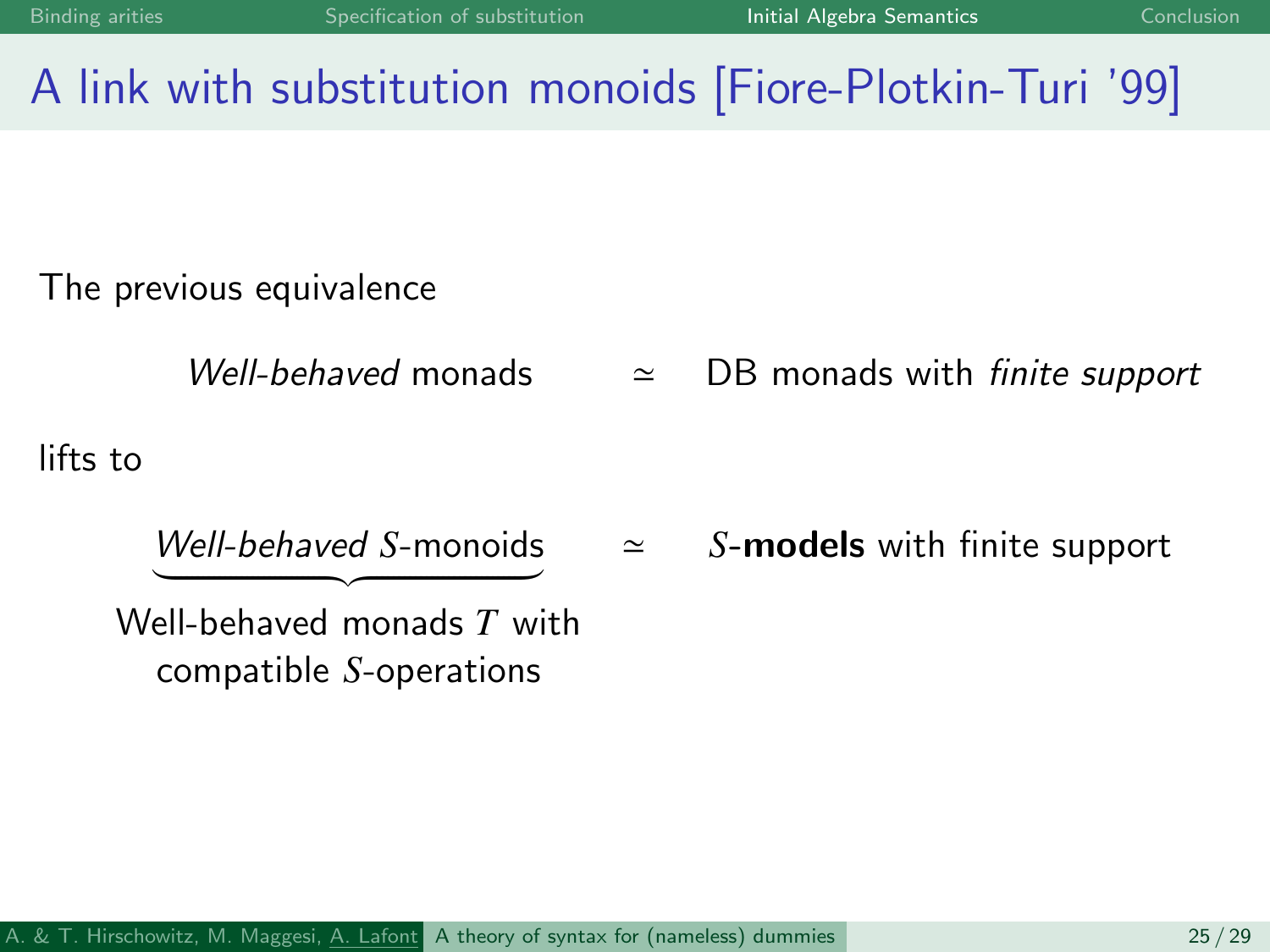## Models of a binding signature  $S$



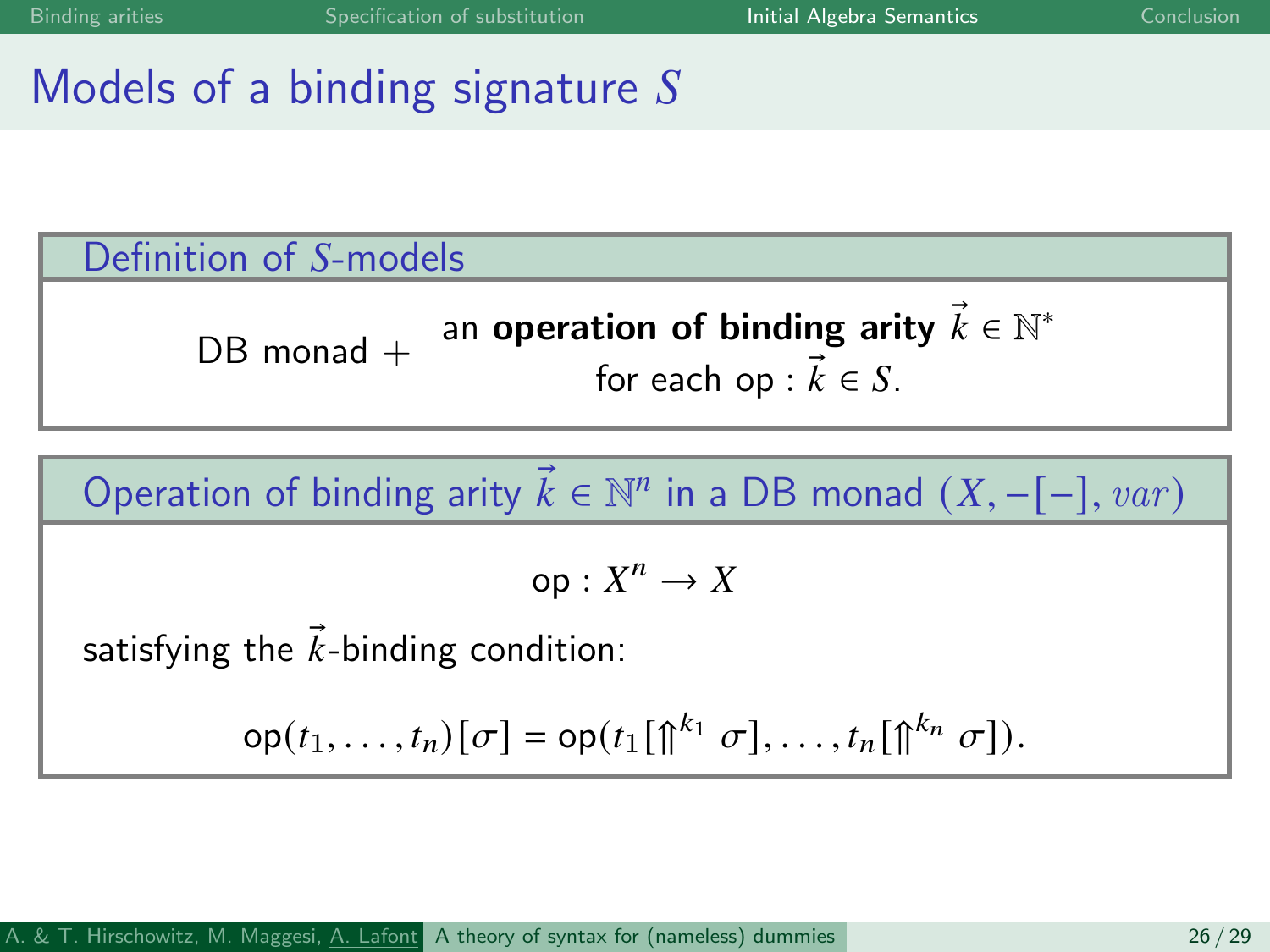## Example of  $\lambda$ -calculus

#### Binding signature of  $\lambda$ -calculus

$$
\mathsf{app} : (0,0) \qquad \mathsf{abs} : (1)
$$

#### Models of  $\lambda$ -calculus

$$
(X, -[-], \text{var})
$$
 app :  $X \times X \to X$  abs :  $X \to X$ 

satisfying the binding conditions, i.e.,

 $app(t, u)[\sigma] = app(t[\sigma], u[\sigma])$  abs(t)[ $\sigma$ ] = abs(t[ $\Uparrow \sigma$ ]).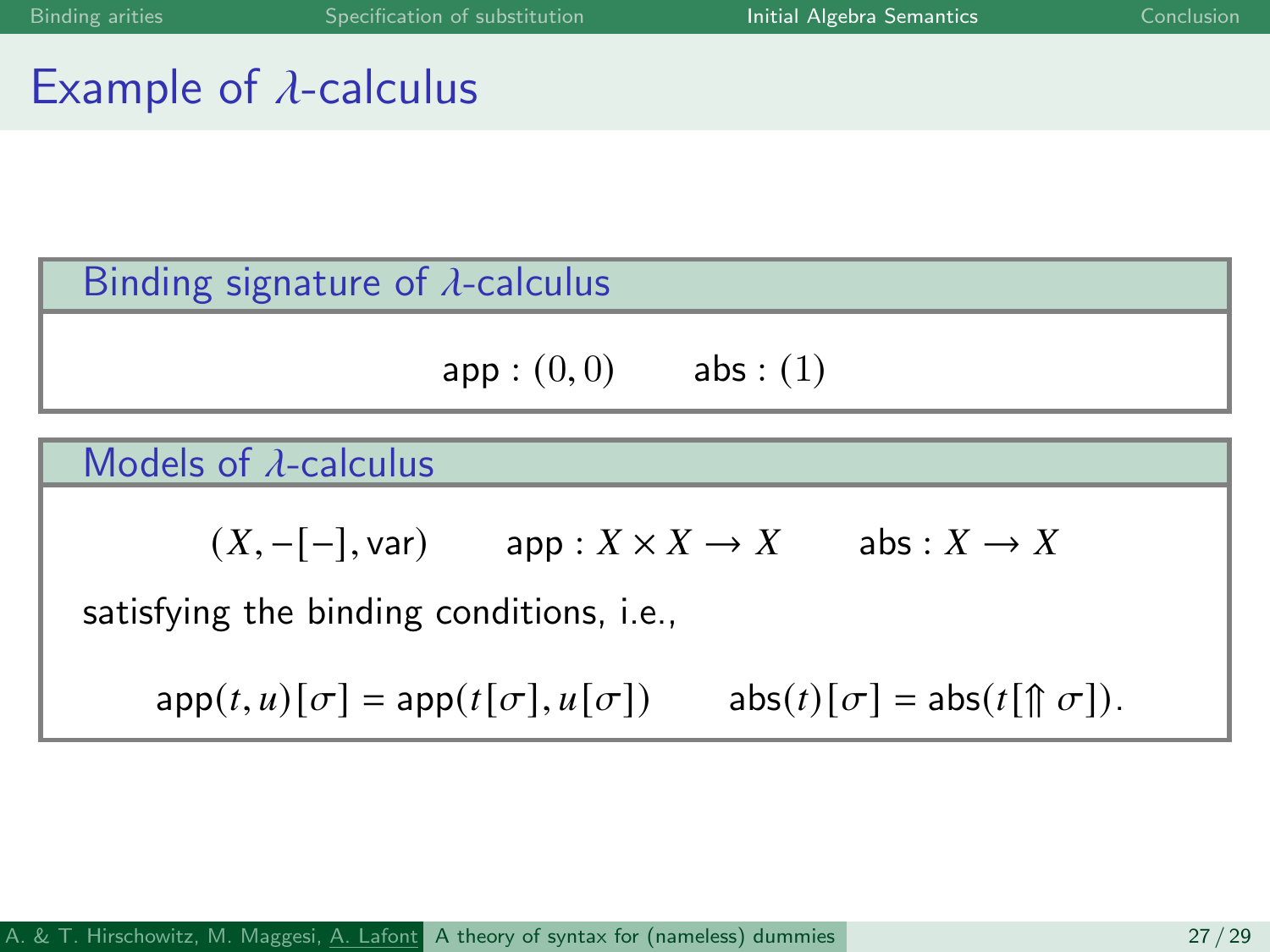# Initial Algebra Semantics for a binding signature  $S$

Reminder: specification of substitution

- $\exists ! [-] : T_S \times T_S^{\mathbb{N}} \to T_S$  compatible with
	- variables *(left unitality)*;
	- every op :  $(k_1, \ldots, k_n)$  in *S* (binding conditions).

Moreover,

•  $(T<sub>S</sub>, var, -[-])$  is a DB monad

(i.e., right unitality and associativity hold).

The induced S-model is **initial**.